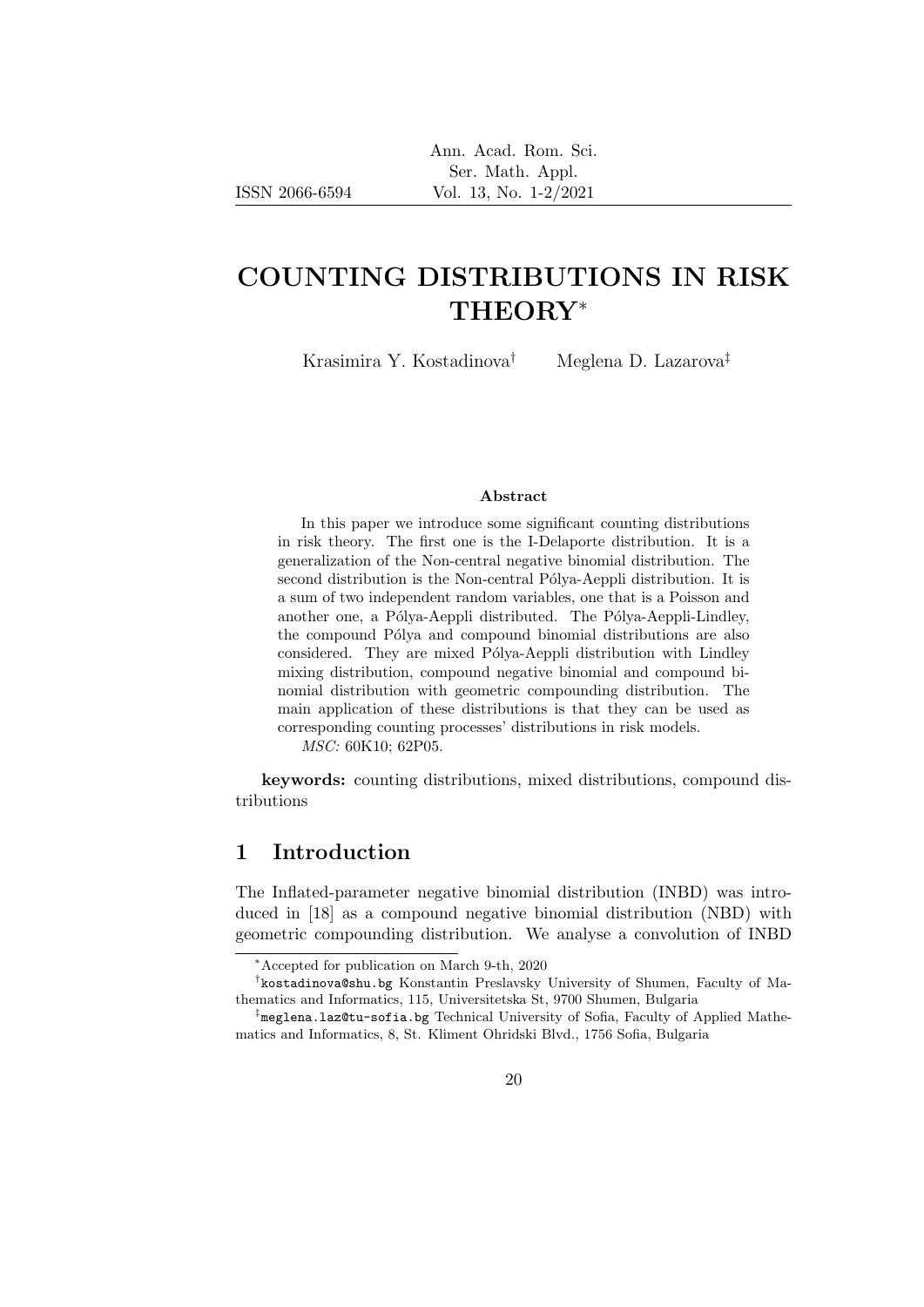and Pólya-Aeppli (PA) distribution. It is a Generalized Delaporte distribution, defined in [19] and it is called an I-Delaporte distribution, [14]. The I-Delaporte distribution is a generalization of the Non-central negative binomial distribution (NNBD), defined in [21] and developed in [20] and [22]. The NNBD is a convolution of independent NB distribution and PA distribution. The PA distribution was derived by Anscombe in 1950, see [1] from a model of randomly distributed colonies. In 1953 it was also studied by Evans, see [3]. Anscombe states that in 1930 the distribution was given by A. Aeppli in a thesis and then developed by G. Pólya. For this reason he called it a PA distribution. It is a compound Poisson with geometric compounding distribution. The Non-central Pólya-Aeppli distribution (NPAD), also considered in this overview paper is a sum of independent Poisson and PA distribution. It is introduced in [13] as a corresponding distribution of the Non-central Pólya-Aeppli process (NPAP) which is applied as a counting process in a risk model. In 1970 Sankaran introduced a mixed Poisson distribution with Lindley mixing distribution and called it a Poisson-Lindley distribution, [25]. In 2002 Minkova defined a mixed PA distribution with a mixing gamma distribution and called it an INBD, [18]. As the properties of the PA distribution are very close to these of the Poisson distribution, see [2] this led to the idea of introducing a PA distribution with Lindley mixing distribution,  $[15]$ . The resulting distribution is called a Pólya-Aeppli-Lindley distribution. When the random variable  $(r.v.)$  N has a compound distribution then it is interpreted as an aggregate claim amount. This fact provokes our attention on two compound distributions - the compound Pólya distribution and the compound binomial distribution. The first distribution is a compound NBD with compounding geometric distribution and the second one is a compound binomial distribution with geometric compounding distribution. Nice properties of these distributions are derived in [9] and [10]. In 1934 Fisher, [4] introduces a dispersion measure of the r.v. N, known as a Fisher index of dispersion -  $FI(N)$ . This index gives the ratio of the r.v.'s dispersion to its mean, see [26] and is given by the following formula

$$
FI(N) = \frac{Var(N)}{E(N)}.
$$

According to this measure a distribution is said to be equi-dispersed when  $FI(N) = 1$ , under-dispersed when  $FI(N) < 1$  and over-dispersed when  $FI(N) > 1$ . Our main purpose in this paper is to introduce some distributions which have the over-dispersion property and are suitable for financial data. This property give the advantage to use them as counting distributions in the risk theory.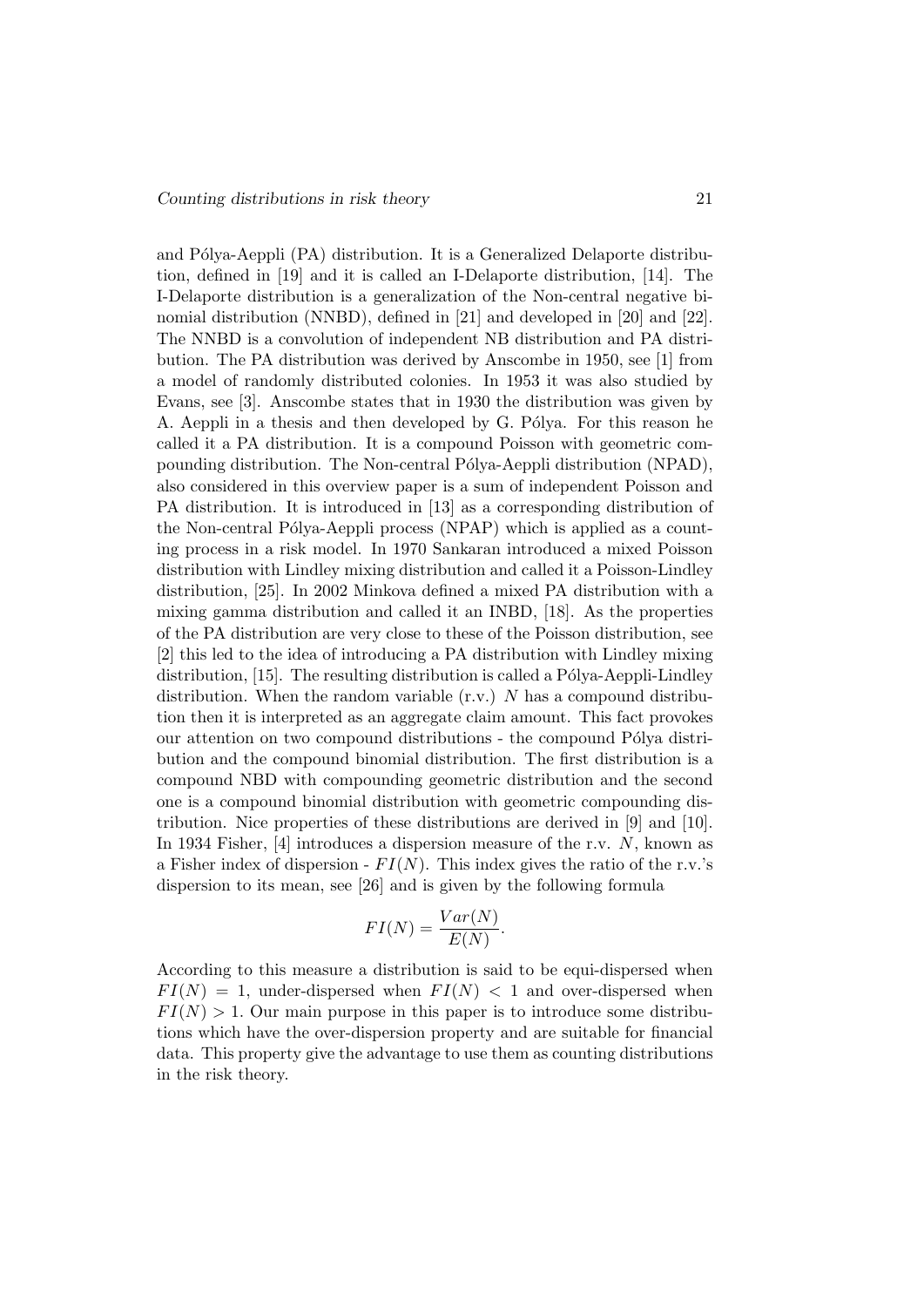## 2.1 I-Delaporte distribution

The Delaporte distribution is given in [5] as a counting distribution in risk models. It is a sum of independent NB distribution and a Poisson distribution. In this subsection we introduce an Inflated-parameter Delaporte distribution (I-Delaporte distribution) which is a Generalized Delaporte distribution. It is a mixed PA distribution with shifted Gamma mixing distribution and is used as a corresponding distribution of the I-Delaporte process, see  $[11]$ .

Suppose that the r.v. N with a given  $\lambda > 0$  has a PA distribution, i.e.

$$
P(N = m | \lambda) = \begin{cases} e^{-\lambda}, & m = 0, \\ e^{-\lambda} \sum_{i=1}^{m} {m-1 \choose i-1} \frac{[\lambda(1-\rho)]^{i}}{i!} \rho^{m-i}, & m = 1, 2, ..., \end{cases}
$$
(1)

where  $\rho \in [0, 1)$  is a parameter. We use the notation  $N \sim PA(\lambda, \rho)$ .

The probability generating function (PGF) of the PA distribution with given parameter  $\lambda$  is given by

$$
\psi_N(s|\lambda) = e^{-\lambda(1 - \psi_X(s))},\tag{2}
$$

where

$$
\psi_X(s) = Es^X = \frac{(1 - \rho)s}{1 - \rho s} \tag{3}
$$

is the PGF of the compounding geometric distribution,  $Ge_1(1-\rho)$ .

The mean and the variance of the PA distribution are given by

$$
E(N) = \frac{\lambda}{1 - \rho}
$$
 and  $Var(N) = \frac{\lambda(1 + \rho)}{(1 - \rho)^2}$ .

The related Fisher index of dispersion is  $FI(N) = \frac{1+\rho}{1-\rho} > 1$ , i.e. for  $\rho \neq 0$ the PA distribution is over-dispersed related to the Poisson distribution.

Let the mixing distribution be a shifted  $\Gamma$  - distribution with density function given by

$$
g(\lambda) = \frac{\beta^r}{\Gamma(r)} (\lambda - \alpha)^{r-1} e^{-\beta(\lambda - \alpha)}, \quad \lambda > \alpha,
$$
 (4)

where r and  $\beta$  are positive parameters. The parameter  $\alpha$  in (4) can be interpreted as a risk parameter, see [5]. The function  $\Gamma(r)$  is a Gamma function defined by  $\Gamma(r) = \int_0^\infty x^{r-1} e^{-x} dx$ ,  $r > 0$ .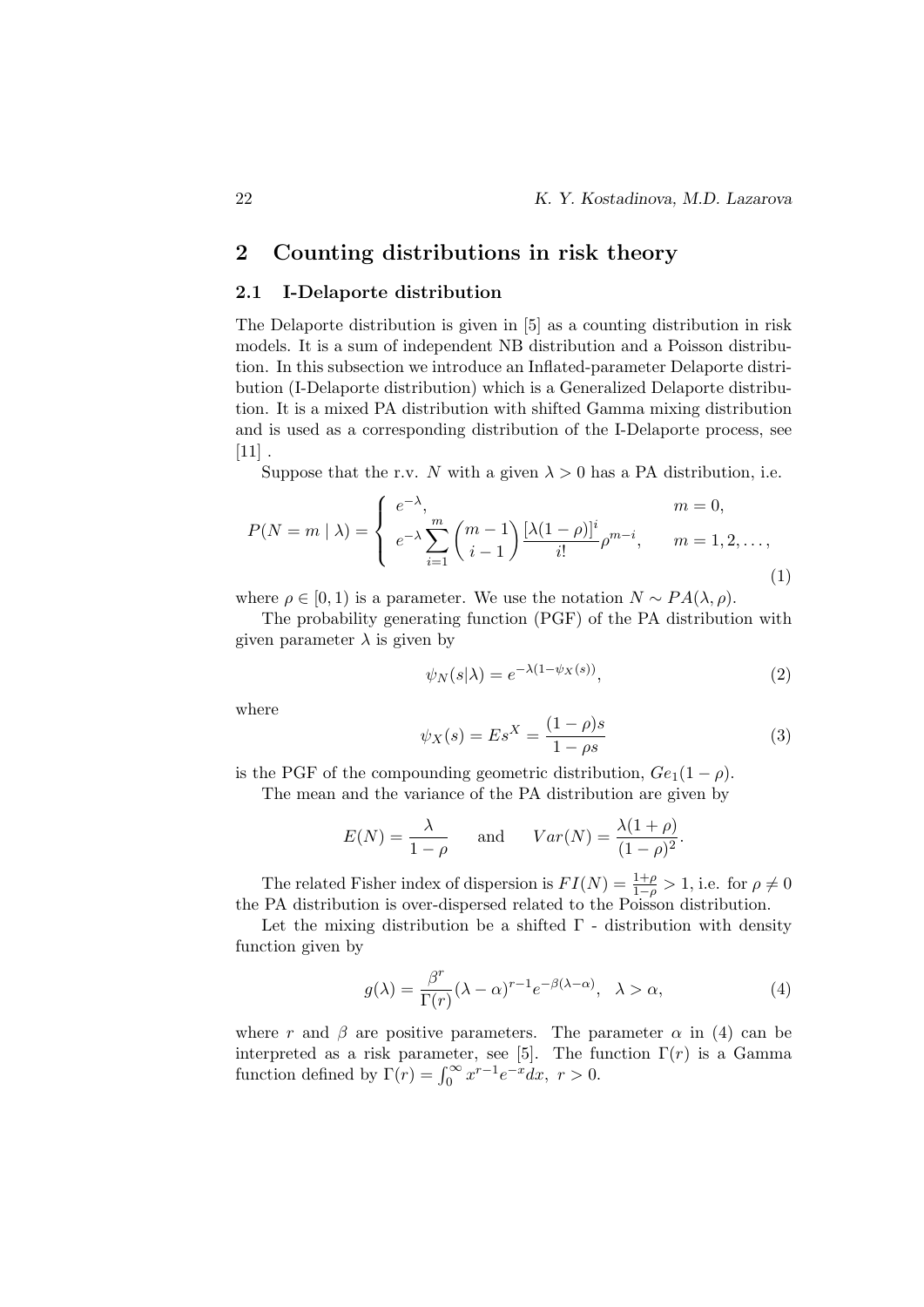Mixing the parameter  $\lambda$  in (2) with mixing distribution (4) we obtain the following PGF of the I-Delaporte distribution

$$
\psi_N(s) = \left[\frac{\pi}{1 - (1 - \pi)\psi_X(s)}\right]^r e^{-\alpha(1 - \psi_X(s))} = \left[\frac{\pi(1 - \rho s)}{1 - (1 - \pi(1 - \rho))s}\right]^r e^{-\alpha\left(1 - \frac{(1 - \rho)s}{1 - \rho s}\right)},\tag{5}
$$

where  $\pi$  =  $\frac{\beta}{1+\beta}$ .

**Remark 1** In the case  $\rho = 0$ , the compounding variable X degenerates at point one and the distribution of N coincides with the Delaporte distribution, given in [5].

**Definition 1** The random variable N with PGF  $(5)$  has an Inflated-parameter Delaporte distribution (I-Delaporte distribution).

## 2.1.1 The Probability Mass Function

The unconditional probability mass function (PMF) of the I-Delaporte distribution is the following

$$
P(N = m) = \int_{\alpha}^{\infty} P(N = m \mid \lambda) \frac{\beta^r}{\Gamma(r)} (\lambda - \alpha)^{r-1} e^{-\beta(\lambda - \alpha)} d\lambda.
$$
 (6)

Calculating the integral in (6) leads to the PMF of the I-Delaporte distribution.

Lemma 1 The PMF of the I-Delaporte distribution is given by

$$
P(N = m)
$$
  
\n
$$
e^{-\alpha} \left(\frac{\beta}{\beta+1}\right)^r, \qquad m = 0,
$$
  
\n
$$
e^{-\alpha} \left(\frac{\beta}{\beta+1}\right)^r \left[r(1-\rho)\frac{1}{\beta+1} + \alpha(1-\rho)\right], \qquad m = 1,
$$
  
\n
$$
e^{-\alpha} \left(\frac{\beta}{\beta+1}\right)^r \left[\sum_{i=1}^m \binom{m-1}{i-1} \frac{[\alpha(1-\rho)]^i}{i!} \rho^{m-i} + \sum_{i=1}^m \binom{m-1}{i-1} \binom{r+i-1}{i} \left((1-\rho)\frac{1}{\beta+1}\right)^i \rho^{m-i} + \sum_{i=1}^{m-1} \sum_{j=1}^i \binom{i-1}{j-1} \frac{[\alpha(1-\rho)]^j}{j!} \rho^{i-j} \sum_{k=1}^{m-i} \binom{m-i-1}{k-1} + \sum_{i=1}^{m-1} \sum_{j=1}^i \binom{i-1}{j-1} \frac{[\alpha(1-\rho)]^j}{j!} \rho^{i-j} \sum_{k=1}^{m-i} \binom{m-i-1}{k-1} + \sum_{i=1}^{m-1} \binom{i-1}{k} \binom{1-\rho}{k+1} \rho^{m-i-k} \right], \qquad m = 2, 3, ...
$$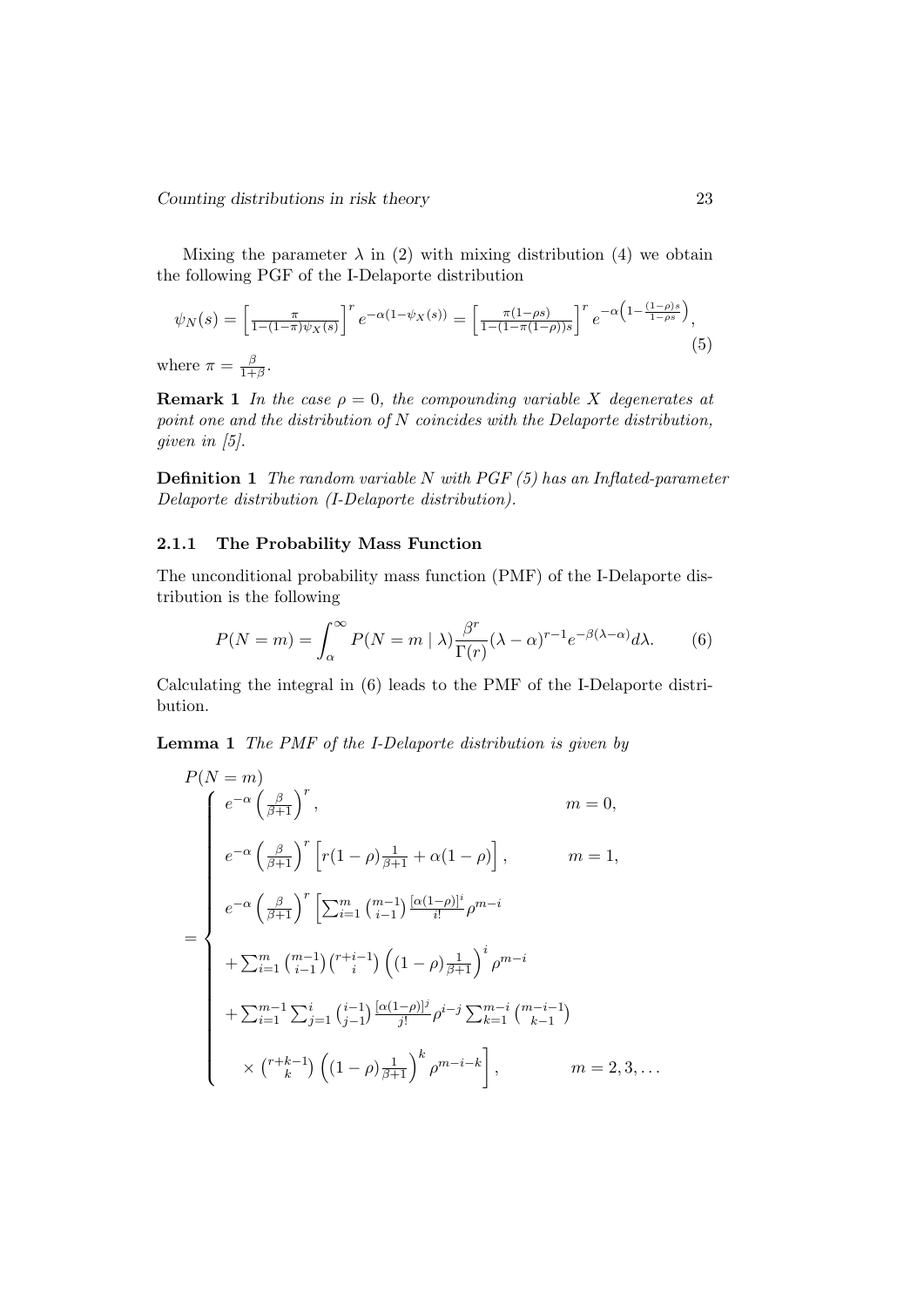The proof of Lemma 1 is given in [14]. From  $(5)$  it follows that the r.v. N is a sum  $N = N_1 + N_2$  of two independent random variables. The random variable  $N_1$  has the following PMF

$$
P(N_1 = m)
$$
  
= 
$$
\begin{cases} \left(\frac{\beta}{\beta+1}\right)^r, & m = 0, \\ \left(\frac{\beta}{\beta+1}\right)^r \sum_{i=1}^m \binom{m-1}{i-1} \binom{r+i-1}{i} [(1-\rho)\frac{1}{\beta+1}]^i \rho^{m-i}, & m = 1, 2, ... \end{cases}
$$
 (7)

The random variable in (7) has an INBD with parameters  $\pi = \frac{\beta}{1+\beta}$  $\frac{\beta}{1+\beta}, \ \rho, r \text{ and}$ is given in [18]. We shortly say I-negative binomial distribution and use the notation  $N_1 \sim INB \left( \frac{\beta}{1+r} \right)$  $\left( \frac{\beta}{1 + \beta}, \rho, r \right)$ . The random variable  $N_2$  is Pólya-Aeppli distributed, i.e  $N_2 \sim PA(\alpha, \rho)$ .

Remark 2 The r.v. N can be represented as a compound Delaporte distribution, i.e.  $N = X_1 + \ldots + X_{N_0}$ , where  $N_0$  has a Delaporte distribution and  $X_i$ ,  $i = 1, 2, \ldots$  are independent, geometrically distributed with success probability  $1 - \rho$  and PGF, given in (3), independent of the r.v. N<sub>0</sub>.

According to the idea of Ong and Lee [21] we can give the following interpretation. Suppose that the PGF of the r.v. N has the form

$$
\Psi_N(s) = \left[\frac{\pi}{1 - (1 - \pi)\psi_X(s)}\right]^T,
$$

where the r.v.  $T$  is represented as a sum of Poisson distributed r.v.  $V$  with parameter  $\alpha$  and a positive constant r, i.e.  $T = r + V$ . Then the resulting PGF  $\psi_N(s)$  is given by (5).

Let denote by  $p_m = P(N = m)$ ,  $m = 0, 1, \dots$  the PMF of the r.v. N. Then the following proposition holds.

Proposition 1 The PMF of the I-Delaporte distribution satisfies the fol-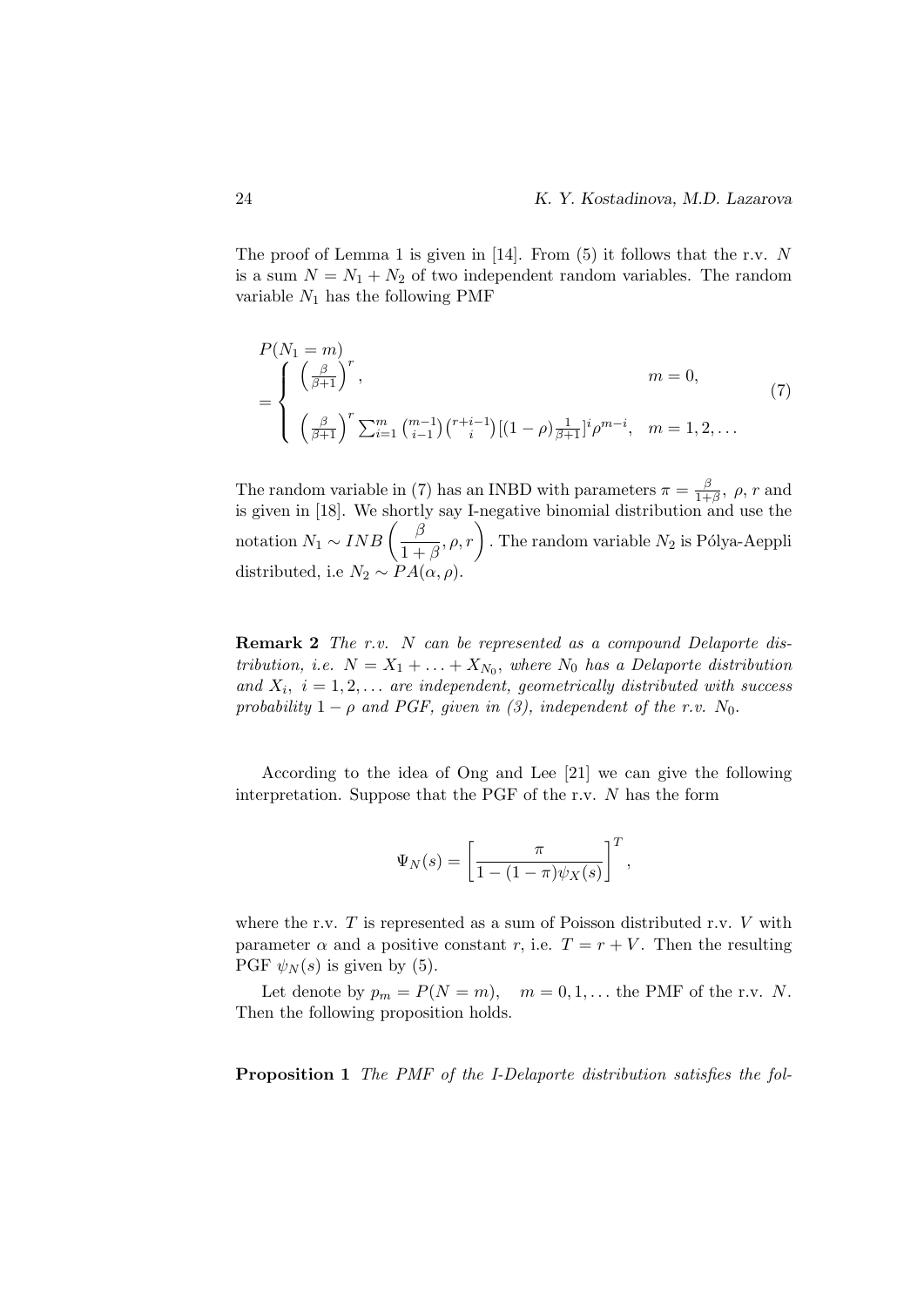lowing recursions

$$
p_0 = \pi^r e^{-\alpha}, \qquad m = 0,
$$
  
\n
$$
p_1 = (1 - \rho) [r(1 - \pi) + \alpha] p_0, \qquad m = 1,
$$
  
\n
$$
p_2 = \left[1 + 2\rho - \pi(1 - \rho) + \frac{(1 - \rho)(r(1 - \pi) + \alpha) - 2\rho - (1 - \pi(1 - \rho))}{2}\right] p_1
$$
  
\n
$$
-\frac{(1 - \rho)}{2} [r(1 - \pi)\rho + \alpha(1 - \pi(1 - \rho))] p_0, \qquad m = 2,
$$
  
\n
$$
p_m = \left[1 + 2\rho - \pi(1 - \rho) + \frac{(1 - \rho)(r(1 - \pi) + \alpha) - 2\rho - (1 - \pi(1 - \rho))}{m}\right] p_{m-1}
$$
  
\n
$$
-\left[\frac{(m-2)}{m}\rho(\rho + 2(1 - \pi(1 - \rho))) + \frac{(1 - \rho)[r(1 - \pi)\rho + \alpha(1 - \pi(1 - \rho))]}{m}\right] p_{m-2}
$$
  
\n
$$
+ \rho^2 (1 - \frac{3}{m}) (1 - \pi(1 - \rho)) p_{m-3}, \qquad m = 3, 4, ...
$$

**Proof.** Upon substituting  $s = 0$  in the PGF  $\psi_N(s)$ , given in (5) we obtain the initial value  $p_0$  of the recursion formulas. Differentiation in  $(5)$  leads to

$$
\psi'(s) = \frac{1-\rho}{1-\rho s} \left[ \frac{r(1-\pi)}{1-(1-\pi(1-\rho))s} + \frac{\alpha}{1-\rho s} \right] \psi(s),\tag{8}
$$

where  $\psi(s) = \sum_{n=0}^{\infty}$  $i=0$  $p_i s^i$  and  $\psi'(s) = \sum_{i=1}^{\infty}$  $i=0$  $(i+1)p_{i+1}s^i$ . After some mathematical steps and substituting  $\psi(s)$  and  $\psi'(s)$  with their expressions in (8) we obtain

$$
\sum_{i=0}^{\infty} (i+1)p_{i+1}s^{i} - [1+2\rho - \pi(1-\rho)] \sum_{i=1}^{\infty} ip_{i}s^{i} + \rho[2+\rho - 2\pi(1-\rho)]
$$
  
\n
$$
\times \sum_{i=2}^{\infty} (i-1)p_{i-1}s^{i} - \rho^{2}[1-\pi(1-\rho)] \sum_{i=3}^{\infty} (i-2)p_{i-2}s^{i}
$$
  
\n
$$
= (1-\rho)[r(1-\pi)+\alpha] \sum_{i=0}^{\infty} p_{i}s^{i} - (1-\rho).
$$
  
\n
$$
[(1-\pi)(r\rho + \alpha) + \rho\pi\alpha] \sum_{i=1}^{\infty} p_{i-1}s^{i}.
$$
 (9)

The recursions are obtained by equating the coefficients before  $s^i$  from the both sides of the equality (9) for  $i = 0, 1, 2, \ldots$ 

An alternative recursion formulas are given in the next corollary.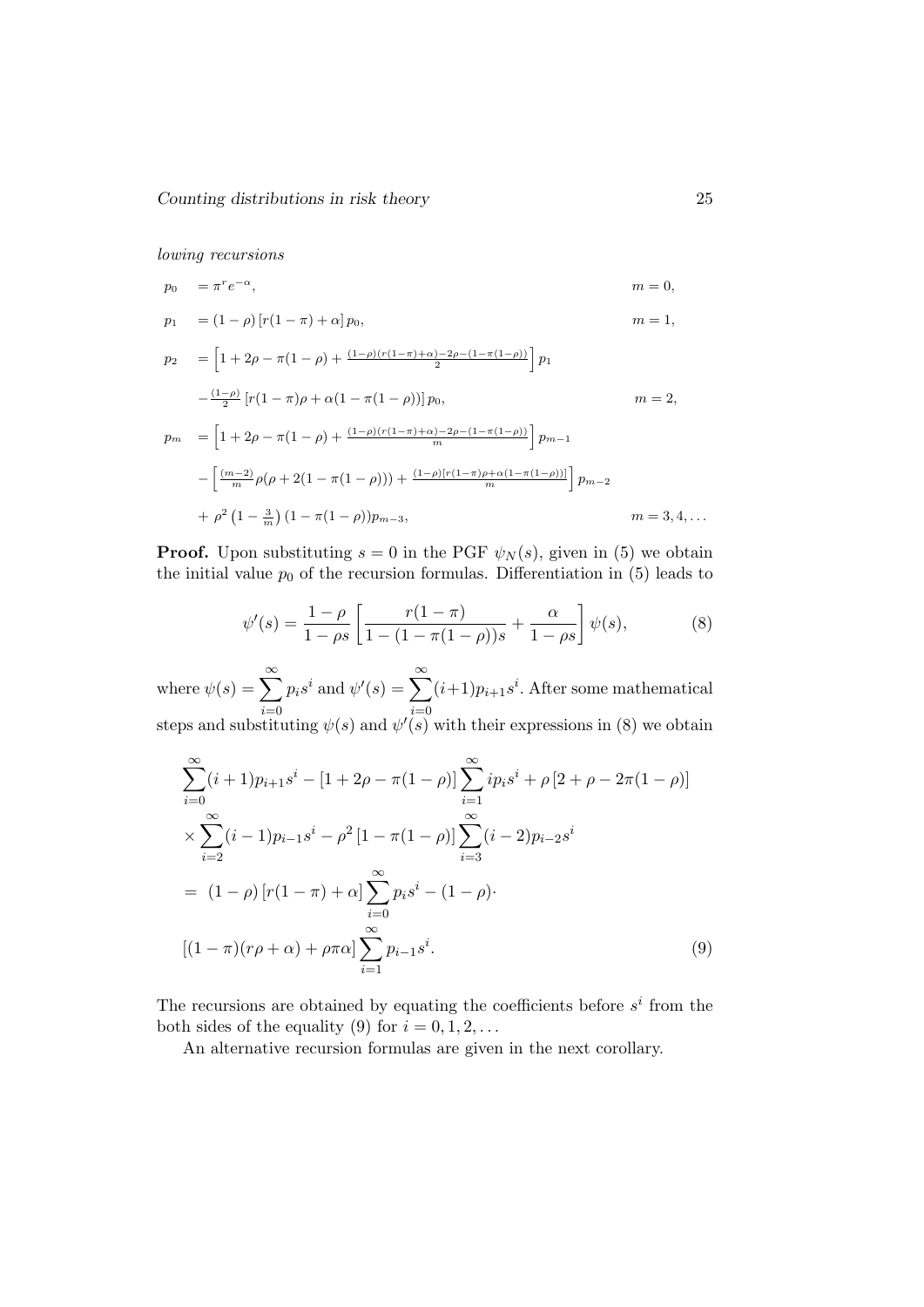Corollary 1 The PMF of I-Delaporte distribution satisfies the following alternative recursion formulas

$$
p_0 = \pi^r e^{-\alpha}, \qquad m = 0,
$$

$$
p_1 = (1 - \rho)[r(1 - \pi) + \alpha]p_0, \qquad m = 1,
$$

$$
2p_2 = (1 - \rho) \left[ \frac{1 + \rho}{1 - \rho} - \pi + (r(1 - \pi) + \alpha) \right] p_1
$$
  
\n
$$
- [(1 - \rho)^2 (1 - \pi) \alpha] p_0, \qquad m = 2,
$$
  
\n
$$
m p_m = (1 - \rho) \left[ \left( \frac{1 + \rho}{1 - \rho} - \pi \right) (m - 1) + (r(1 - \pi) + \alpha) \right] p_{m-1}
$$
  
\n
$$
+ (1 - \rho) \sum_{k=0}^{m-2} [-\alpha \rho^{m-2-k} (1 - \pi(1 - \rho)) + \alpha \rho^{m-1-k}] p_k
$$
  
\n
$$
- \rho [1 - \pi(1 - \rho)] (m - 2) p_{m-2}, \qquad m = 3, 4, ...
$$

Proof. Representing (8) in the form

$$
[1 - [1 + \rho - \pi(1 - \rho)]s + \rho[1 - \pi(1 - \rho)]s^2]\psi'(s)
$$
  
=  $(1 - \rho)[r(1 - \pi) + \alpha - [(1 - \pi)(r\rho + \alpha) + \rho\pi\alpha]s] \sum_{j=0}^{\infty} (\rho s)^j \psi(s)$ 

and substituting  $\psi(s) = \sum_{i=0}^{\infty} p_i s^i$  and  $\psi'(s) = \sum_{i=0}^{\infty} (i+1)p_{i+1} s^i$  we obtain

$$
\sum_{i=0}^{\infty} (i+1)p_{i+1}s^i = [1+\rho-\pi(1-\rho)] \sum_{i=1}^{\infty} ip_i s^i - \rho[1-\pi(1-\rho)]
$$
  
 
$$
\times \sum_{i=2}^{\infty} (i-1)p_{i-1}s^i + (1-\rho)[r(1-\pi)+\alpha] \sum_{i=0}^{\infty} \sum_{j=0}^i \rho^{i-j} p_j s^i
$$
  
 
$$
- (1-\rho)[(1-\pi)(r\rho+\alpha)+\rho\pi\alpha] \sum_{i=1}^{\infty} \sum_{j=0}^{i-1} \rho^{i-j-1} p_j s^i.
$$
 (10)

The alternative recursions are obtained by equating the coefficients before  $s^i$  from the both sides of the equality (10) for  $i = 0, 1, 2, ...$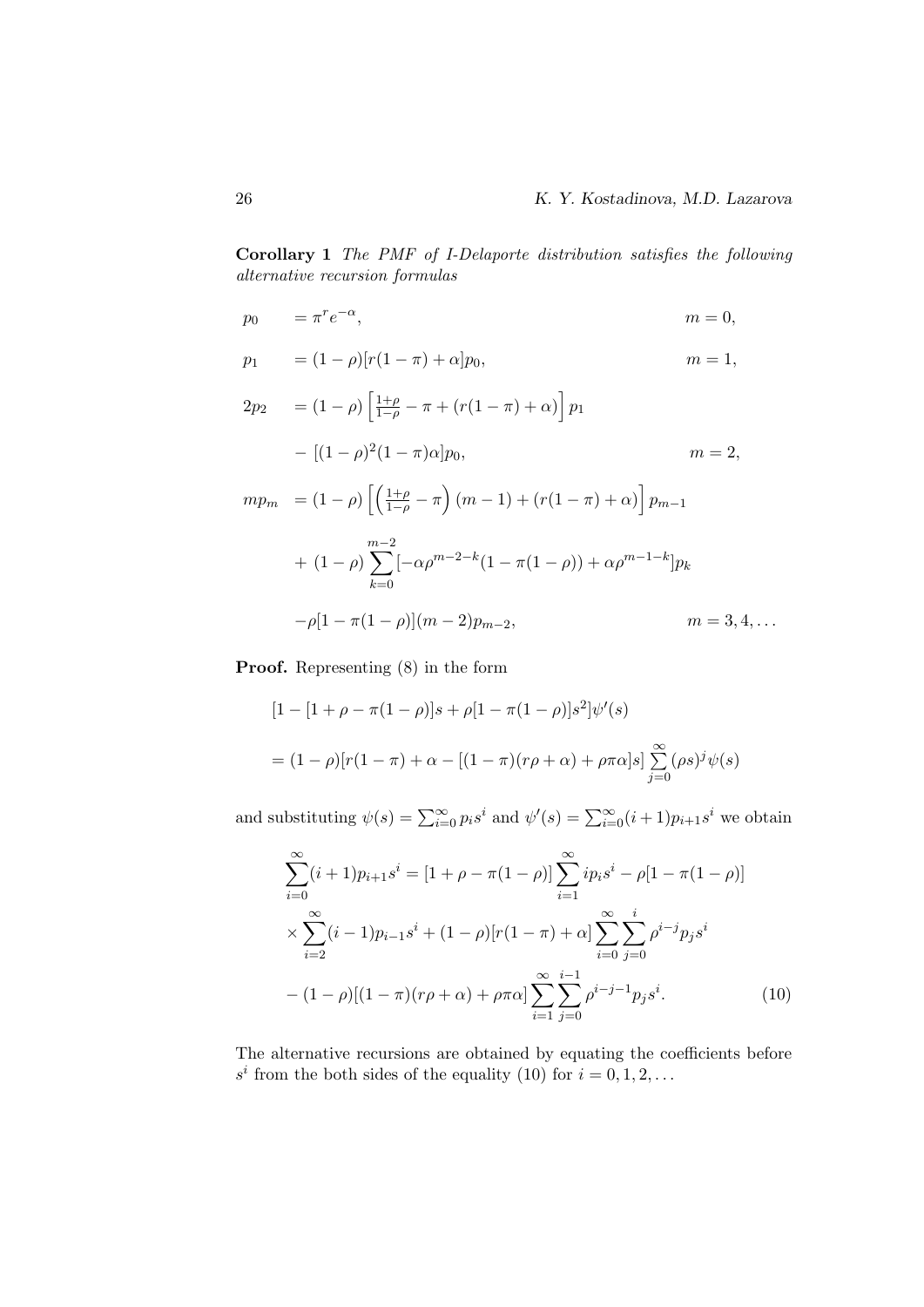## 2.1.2 Moments of I-Delaporte distribution

The mean and the variance of the I-Delaporte distribution are given by

$$
E(N) = \left(\alpha + \frac{r}{\beta}\right) \frac{1}{1 - \rho}
$$

and

$$
Var(N) = \left[ \alpha(1+\rho) + \frac{r[(1+\rho)\beta + 1]}{\beta^2} \right] \frac{1}{(1-\rho)^2}.
$$

For the Fisher index of dispersion we obtain

$$
FI(N) = \frac{1+\rho}{1-\rho} + \frac{r}{(1-\rho)\beta^2(\alpha + \frac{r}{\beta})} > \frac{1+\rho}{1-\rho},
$$

i.e. the I-Delaporte distribution is over-dispersed related to the PA distribution. It means that this distribution is suitable for financial data and can be applied in risk theory.

## 2.2 Non-central Pólya-Aeppli distribution

The NNBD arises as a model in photon and neural counting, birth and death processes and mixture models, see [21]. Ong and Lee gave a formulation of the NNBD as a Poisson and NB mixture. In 1983 Gurland et. al., [6] considered the NNBD and referred it to as a Laguerre series distribution. Lately it had been developed in the work of Ong et. al., [20] and Ong and Shimizu [22]. The PMF and the PGF of the NNBD are given by

$$
P(N = i) = e^{-\lambda p} p^i q^\nu L_i^{\nu - 1}(-\lambda q)
$$

and

$$
\psi_N(s) = \left(\frac{q}{1 - ps}\right)^{\nu} e^{-\left[1 - \frac{q}{1 - ps}\right]},\tag{11}
$$

where  $\nu > 0$  and  $\lambda > 0$  are parameters,  $0 < p = 1 - q < 1$  and  $L_i^{\alpha}(x)$  are the Laguerre polinomials orthogonal over  $(0, \infty)$  with respect to  $x^{\alpha-1}e^{-x}$ .

The PA distribution is a compound Poisson with geometric compounding distribution. The PMF of the compounding distribution is given by

$$
P(X = i) = (1 - \rho)\rho^{i-1}, \quad i = 1, 2, \dots
$$

and the PGF by (3).

Another generalization of the NNBD is the I-Delaporte distribution, defined in [14]. It is a convolution of INBD, introduced in [17] as a compound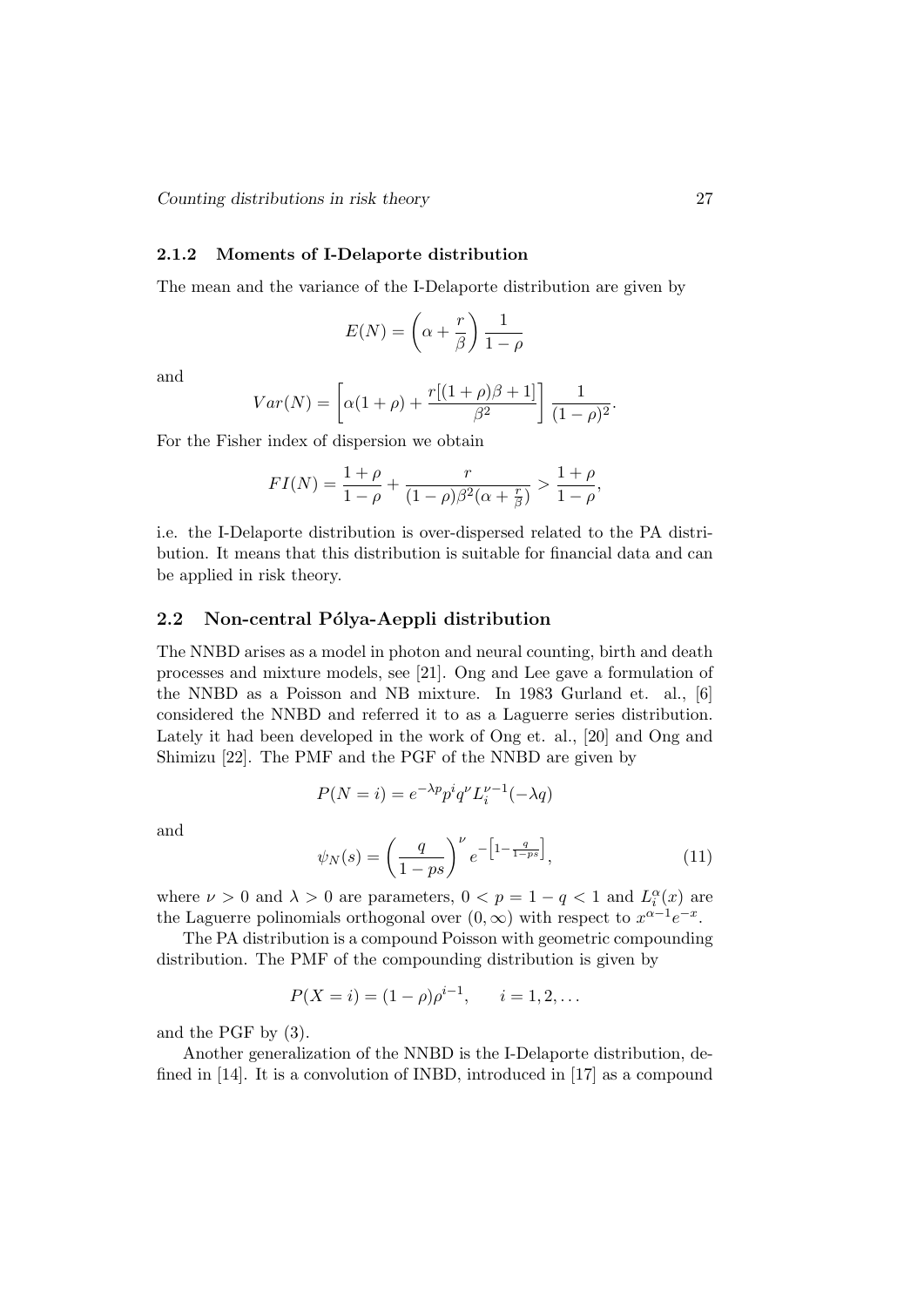NB distribution with geometric compounding distribution and a PA distribution. The second counting distribution introduced in this paper is the Non-central Pólya-Aeppli distribution (NPAD). Useful properties of this distribution are given in [12].

Suppose that the first random variable  $N_1$  with a given parameter  $\lambda_1 > 0$ has a Poisson distribution, i.e.

$$
P(N_1 = i) = \frac{(\lambda_1)^i}{i!} e^{-\lambda_1}, \ i = 0, 1, \dots
$$

with the following PGF  $\psi_{N_1}(s) = e^{-\lambda_1(1-s)}$ . We use the notation  $N_1 \sim$  $P_0(\lambda_1)$ . The second random variable  $N_2$  with parameters  $\lambda_2 > 0$  and  $\rho \in$  $[0, 1)$  has a PA distribution with PMF, given in  $(1)$ . This distribution is also known as an Inflated-parameter Poisson distribution, see [17]. For the random variable  $N_2$  we use the notation  $N_2 \sim PA(\lambda_2, \rho)$ .

Considering the fact that  $N = N_1 + N_2$  where  $N_1$  and  $N_2$  are independent random variables we obtain that the PGF of the NPAD r.v. is given by

$$
\psi_N(s) = e^{-\lambda_1(1-s)} e^{-\lambda_2[1-\psi_X(s)]},\tag{12}
$$

where  $\psi_X(s)$  is the PGF of the compounding geometric distribution.

**Definition 2** The random variable N with PGF given in  $(12)$  is referred to a NPAD. We use the notation  $N \sim NPAD(\lambda_1, \lambda_2, \rho)$ .

#### 2.2.1 The Probability Mass Function

The paper of Ong and Lee, [21] motivated the name of this distribution i.e NPAD, see [12]. It is well known that the Poisson distribution is a limiting case of the NBD. If we take  $\nu(1-q) \to \lambda > 0$  in the first term of (11) then we will obtain the PGF, given in (12). Thus if the both terms in (11) have different parameters, then the NPAD could be a limiting case of the NNBD.

Lemma 2 The PMF of the NPAD is given by

$$
P(N = m) =
$$
  
= 
$$
\begin{cases} e^{-(\lambda_1 + \lambda_2)}, & m = 0, \\ e^{-(\lambda_1 + \lambda_2)} \left[ \frac{(\lambda_1)^m}{m!} + \sum_{j=1}^m \frac{(\lambda_1)^{m-j}}{(m-j)!} \sum_{k=1}^j \binom{j-1}{k-1} \frac{[\lambda_2(1-\rho)]^k}{k!} \rho^{j-k} \right], m = 1, 2, ... \end{cases}
$$

In the next proposition we obtain recursion formulas for the PMF of the defined distribution.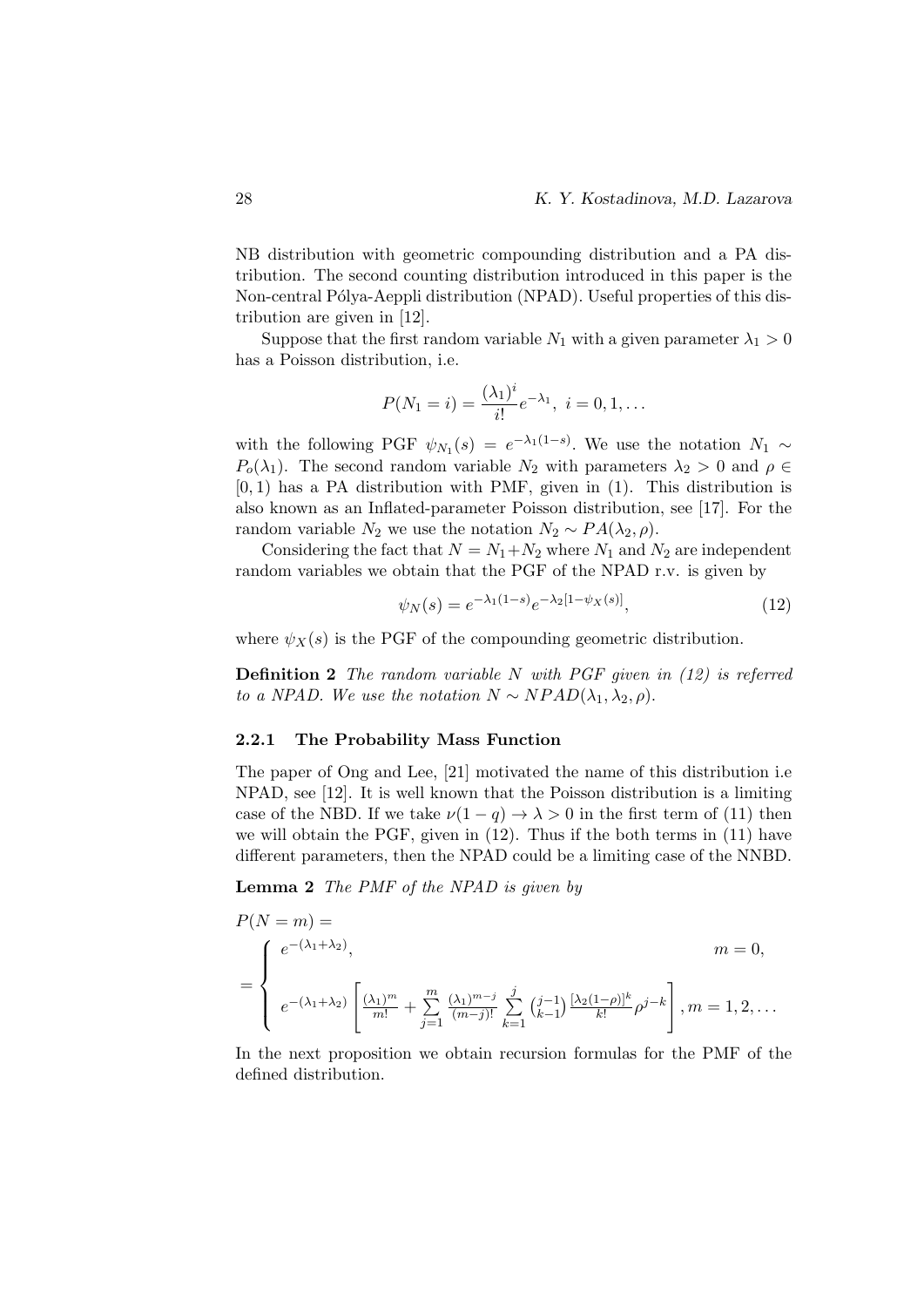Proposition 2 The PMF of the NPAD satisfies the following recursions

$$
p_0 = e^{-(\lambda_1 + \lambda_2)}, \qquad m = 0,
$$
  
\n
$$
p_1 = [\lambda_1 + \lambda_2(1 - \rho)]p_0, \qquad m = 1,
$$
  
\n
$$
p_2 = [\lambda_1 + \lambda_2(1 - \rho)]p_1 - \lambda_1 \rho p_0, \qquad m = 2,
$$

$$
p_2 = \left[\rho + \frac{\lambda_1 + \lambda_2(1-\rho)}{2}\right] p_1 - \lambda_1 \rho p_0, \qquad m = 2,
$$
  
\n
$$
p_m = \left[2\rho + \frac{[\lambda_1 + \lambda_2(1-\rho) - 2\rho]}{m}\right] p_{m-1} - \rho[\rho + 2\frac{\lambda_1 - \rho}{m}] p_{m-2} + \frac{\lambda_1 \rho^2}{m} p_{m-3},
$$
  
\n
$$
m = 3, 4, ...
$$

**Proof.** Upon substituting  $s = 0$  in the PGF  $\psi_N(s)$ , given in (12) we obtain the initial value  $p_0$ . Differentiation in (12) leads to

$$
\psi'(s) = \left[\frac{\lambda_1(1-\rho s)^2 + \lambda_2(1-\rho)}{(1-\rho s)^2}\right] \psi(s) = \left[\lambda_1 + \frac{\lambda_2(1-\rho)}{(1-\rho s)^2}\right] \psi(s), \quad (13)
$$

where  $\psi(s) = \sum_{i=0}^{\infty} p_i s^i$  and  $\psi'(s) = \sum_{i=0}^{\infty} (i+1)p_{i+1} s^i$ . After some mathematical steps and substituting  $\psi(s)$  and  $\psi'(s)$  with their expressions in equation (13) we obtain

$$
\sum_{i=0}^{\infty} (i+1)p_{i+1}s^i = 2\rho \sum_{i=1}^{\infty} ip_i s^i - \rho^2 \sum_{i=2}^{\infty} (i-1)p_{i-1}s^i
$$
\n
$$
+ [\lambda_1 + \lambda_2(1-\rho)] \sum_{i=0}^{\infty} p_i s^i - 2\lambda_1 \rho \sum_{i=1}^{\infty} p_{i-1}s^i + \lambda_1 \rho^2 \sum_{i=2}^{\infty} p_{i-2}s^i.
$$
\n(14)

The recursions are obtained by equating the coefficients before  $s^i$  from the both sides of the equality (14) for  $i = 0, 1, 2, \ldots$ 

An alternative recursion formulas are given in the next corollary.

Corollary 2 The PMF of the NPAD satisfies the following alternative recursion formulas

$$
p_0 = e^{-(\lambda_1 + \lambda_2)}, \qquad m = 0,
$$
  
\n
$$
p_1 = [\lambda_1 + \lambda_2(1 - \rho)]p_0, \qquad m = 1,
$$
  
\n
$$
p_m = \frac{[\lambda_1 + \lambda_2(1 - \rho)]}{m}p_{m-1} + \lambda_2(1 - \rho)\sum_{j=1}^{m-1} \left(1 - \frac{j-1}{m}\right)\rho^{m-1-j}p_{j-1},
$$
  
\n
$$
m = 2, 3, ...
$$

Proof. Representing (13) in the form

$$
\psi'(s) = [\lambda_1 + \lambda_2(1-\rho)\sum_{j=0}^{\infty} (j+1)\rho^j s^j]\psi(s)
$$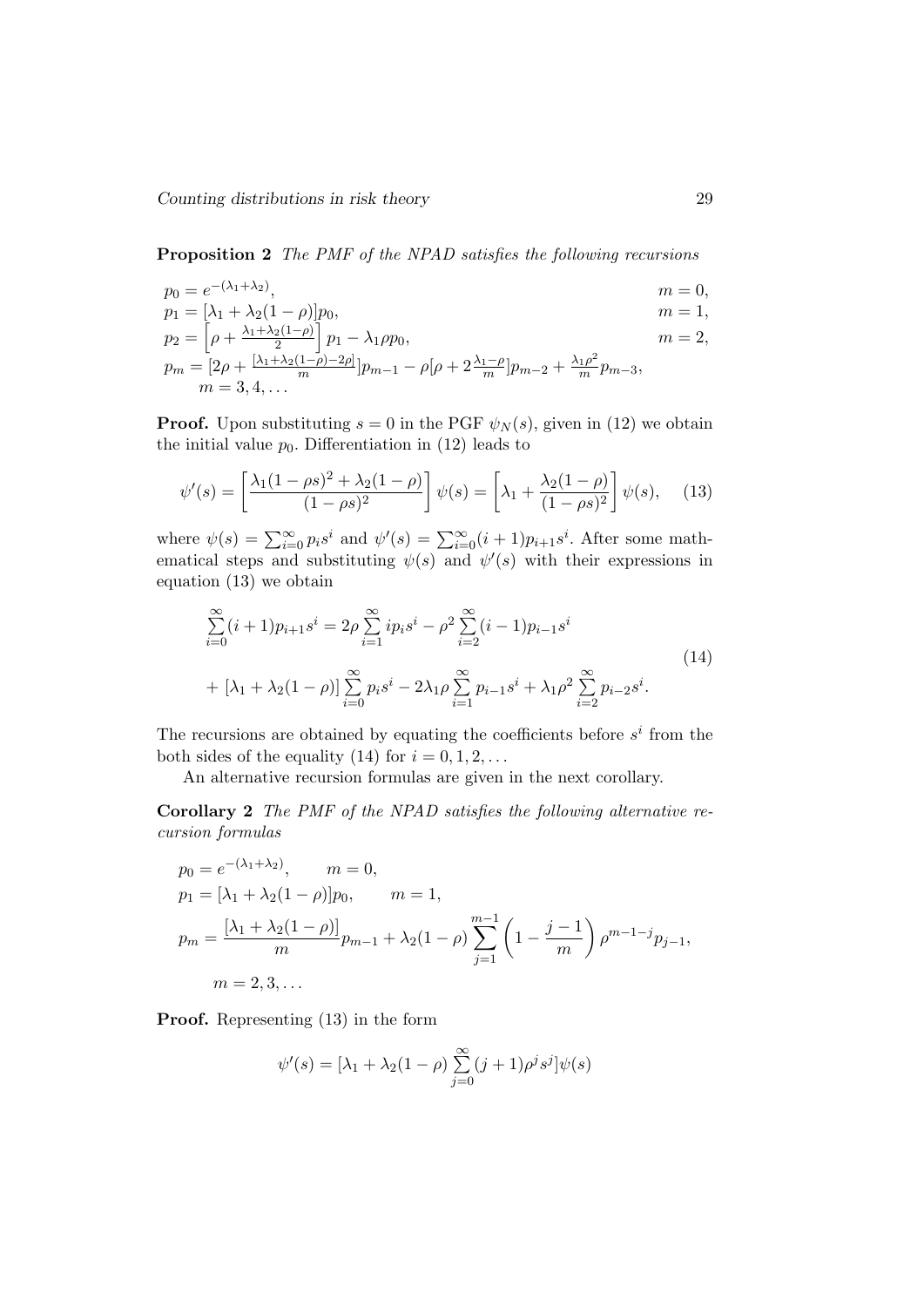and after substituting  $\psi(s) = \sum_{i=0}^{\infty} p_i s^i$  and  $\psi'(s) = \sum_{i=0}^{\infty} (i+1)p_{i+1} s^i$  in the above equality we obtain

$$
\sum_{i=0}^{\infty} (i+1)p_{i+1}s^i = [\lambda_1 + \lambda_2(1-\rho)\sum_{j=0}^{\infty} (j+1)\rho^j s^j] \sum_{i=0}^{\infty} p_i s^i
$$
  

$$
= \lambda_1 \sum_{i=0}^{\infty} p_i s^i + \lambda_2(1-\rho) \sum_{i=0}^{\infty} p_i s^i \sum_{j=0}^{\infty} (j+1)\rho^j s^j
$$
(15)  

$$
= \lambda_1 \sum_{i=0}^{\infty} p_i s^i + \lambda_2(1-\rho) \sum_{i=0}^{\infty} \sum_{j=0}^i (i-j+1)\rho^{i-j} p_j s^i
$$

The alternative recursions are obtained by equating the coefficients before  $s^i$  from the both sides of the equality (15) for  $i = 0, 1, 2, ...$ 

## 2.2.2 Moments of Non-central Pólya-Aeppli distribution

The mean and the variance of the NPAD are given by

$$
E(N) = \left(\lambda_1 + \frac{\lambda_2}{1-\rho}\right) \text{ and } Var(N) = \left[\lambda_1 + \lambda_2 \frac{1+\rho}{(1-\rho)^2}\right].
$$

For the Fisher index we obtain

$$
FI(N) = \frac{\lambda_1(1-\rho)^2 + \lambda_2(1+\rho)}{(1-\rho)[\lambda_1(1-\rho) + \lambda_2]}.
$$

It is easy to check that

$$
FI(N) = 1 + \frac{2\lambda_2 \rho}{(1 - \rho)[\lambda_1(1 - \rho) + \lambda_2]},
$$

i.e. NPAD is over-dispersed related to Poisson distribution and

$$
FI(N) = \frac{1+\rho}{1-\rho} - \frac{2\lambda_1\rho}{\lambda_1(1-\rho)+\lambda_2} < \frac{1+\rho}{1-\rho},
$$

i.e. NPAD is under-dispersed related to Pólya-Aeppli distribution.

## 2.3 Pólya-Aeppli-Lindley distribution

The Lindley distribution was introduced by Lindley in 1958, [16] as a mixture of  $Gamma(1, \beta)$  and  $Gamma(2, \beta)$  distributions with the following probability density function

$$
g(\lambda) = \frac{\beta}{1+\beta}\beta e^{-\beta\lambda} + \frac{1}{1+\beta}\beta^2\lambda e^{-\beta\lambda}, \ \lambda > 0.
$$
 (16)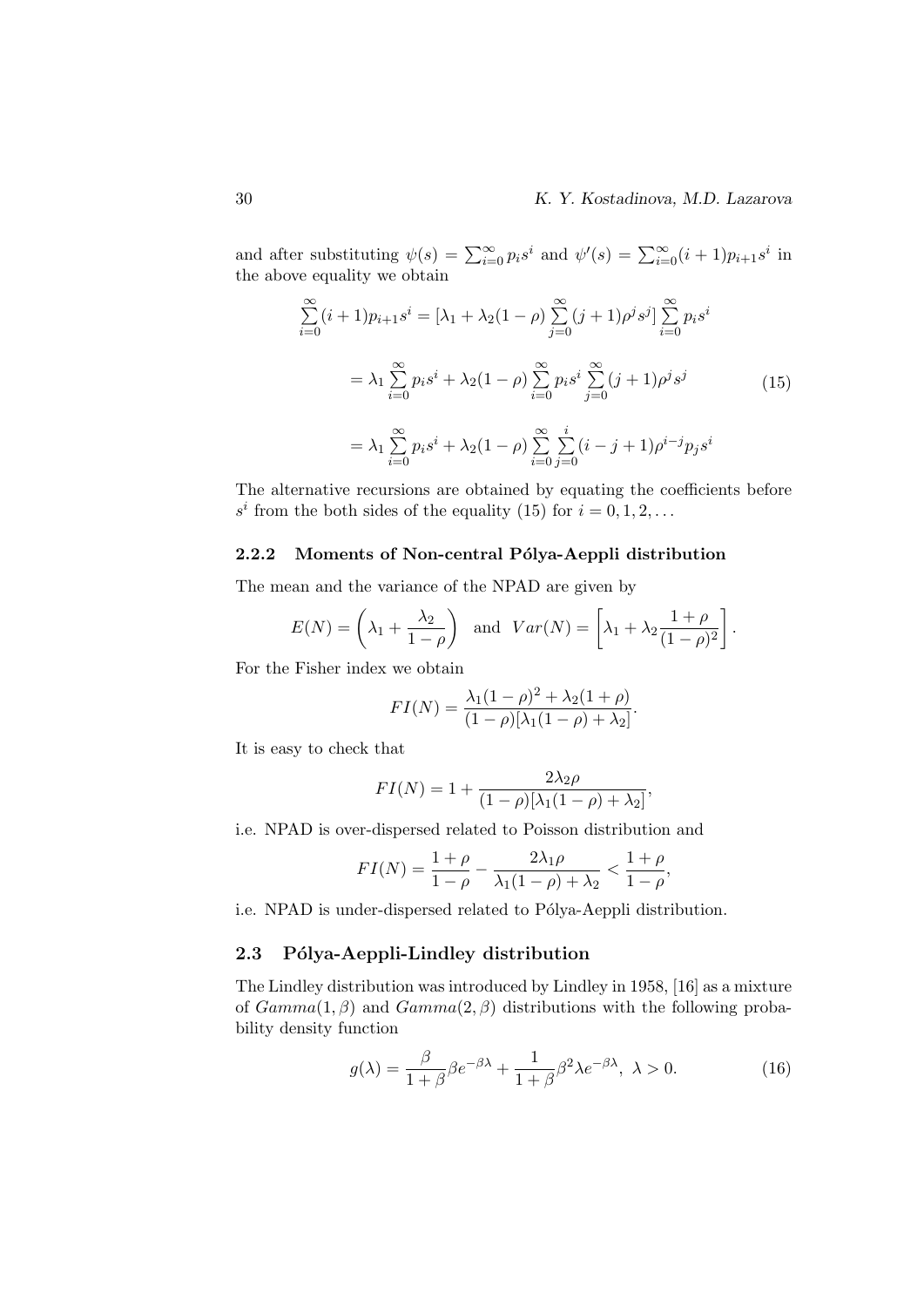**Definition 3** The random variable  $\Lambda$  has a Lindley distribution with parameter  $\beta > 0$ , if its density function is given by

$$
g(\lambda) = \frac{\beta^2}{1+\beta}(1+\lambda)e^{-\beta\lambda}, \ \lambda > 0.
$$

In 1970 Sankaran, see [25] had introduced the Poisson-Lindley distribution as a mixture of Poisson distribution with Lindley mixing distribution with the following PMF

$$
P(N=m) = \frac{\beta^2}{(1+\beta)^{m+3}} [2+\beta+m], \quad m = 0, 1, ... \tag{17}
$$

Let us suppose that the parameter  $\lambda$  in the PA distribution, given in (1) has a Lindley distribution with density function of the form (16). Then from the PGF of the PA distribution we obtain that the unconditional PGF of the r.v. N has the form

$$
\Psi(s) = \frac{\beta}{1+\beta} \frac{\beta}{\beta + (1-\psi_X(s))} + \frac{1}{1+\beta} \left[ \frac{\beta}{\beta + (1-\psi_X(s))} \right]^2, \quad (18)
$$

where  $\psi_X(s)$  is the PGF of the geometric distribution given in (3).

In (18) we denote by  $\theta = \frac{\beta}{1+\beta}$  $\frac{\beta}{1+\beta}$  the new parameter of the distribution. This parametrization was used for the Poisson-Lindley distribution.

Then the PGF of the Pólya-Aeppli-Lindley distribution has the form

$$
\Psi_N(s) = \frac{\theta}{1 - (1 - \theta)\psi_X(s)} \left[ \theta + (1 - \theta)\frac{\theta}{1 - (1 - \theta)\psi_X(s)} \right] \tag{19}
$$

or

$$
\Psi_N(s) = \frac{\theta(1-\rho s)}{1-(1-\theta(1-\rho))s} \left[ \theta + (1-\theta) \frac{\theta(1-\rho s)}{1-(1-\theta(1-\rho))s} \right].
$$

Definition 4 The distribution of the random variable N with PGF given in (19) is called Pólya-Aeppli-Lindley distribution with parameters  $\theta$  and  $\rho$ . We use the notation  $N \sim PAL(\theta, \rho)$ .

## 2.3.1 The Probability Mass Function

From the PGF in  $(19)$  it follows that the r.v. N can be represented as a sum of two independent variables  $N = N_1 + N_2$ , where the r.v.  $N_1$  has a compound geometric distribution and the r.v.  $N_2$  has a compound modified geometric distribution with the same geometric compounding distribution.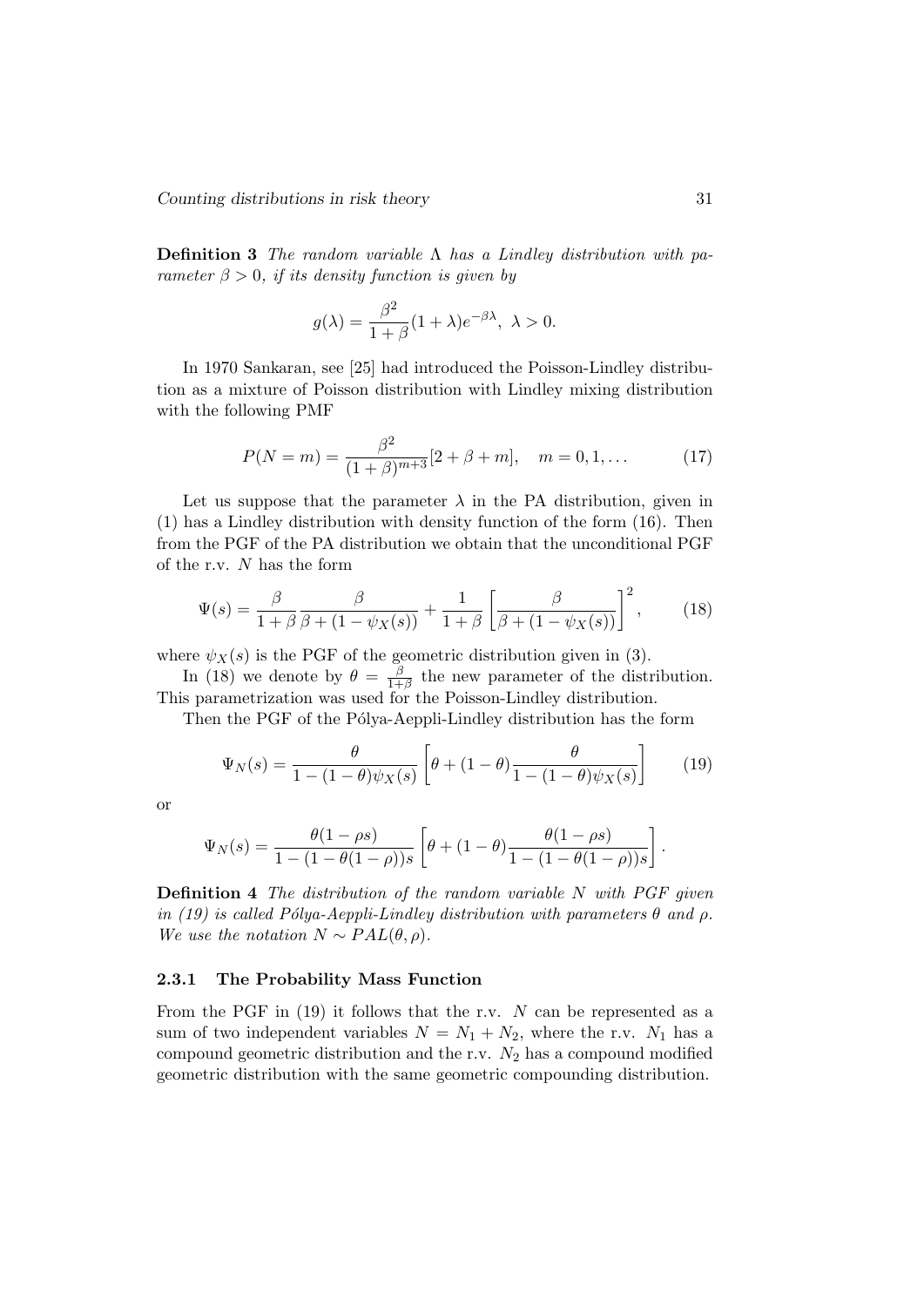The corresponding PGFs are given by

$$
\psi_{N_1}(s) = \frac{\theta}{1 - (1 - \theta)\psi_X(s)}
$$
 and  $\psi_{N_2}(s) = \theta + (1 - \theta)\frac{\theta}{1 - (1 - \theta)\psi_X(s)}$ .

Taking into account that the probability density function of the mixing distribution  $g(\lambda)$ , given in (16) and the PMF of the PA distribution we obtain the following result.

## **Lemma 3** The PMF of the Pólya-Aeppli-Lindley distribution is given by

$$
P(N = m)
$$
  
= 
$$
\begin{cases} \frac{\beta^{2}}{(1+\beta)^{3}}(2+\beta), & m = 0, \\ \frac{(1-\rho)\beta^{2}}{(1+\beta)^{4}}(3+\beta), & m = 1, \\ \frac{(1-\rho)\beta^{2}(1+\beta\rho)^{m-2}}{(1+\beta)^{m+3}}[(1+\beta\rho)(3+\beta) + (m-1)(1-\rho)], & m = 2,3,... \end{cases}
$$
 (20)

**Remark 3** In the case of  $\rho = 0$  the PMF given in (20) coincides with the PMF of the Poisson-Lindley distribution given in  $(17)$ .

From the PGFs of the r.v.'s  $N_1$  and  $N_2$  in the terms of  $\theta = \frac{\beta}{1+\beta}$  we obtain the following PMFs

$$
P(N_1 = m) = \begin{cases} \theta, & m = 0, \\ \theta(1 - \theta)(1 - \rho)[1 - \theta(1 - \rho)]^{m-1}, & m = 1, 2, ... \end{cases}
$$

and

$$
P(N_2 = m) = \begin{cases} \theta(2 - \theta), & m = 0, \\ \theta(1 - \theta)^2(1 - \rho)[1 - \theta(1 - \rho)]^{m-1}, & m = 1, 2, ... \end{cases}
$$

Taking into account that  $N = N_1 + N_2$  in the terms of  $\theta$  we obtain the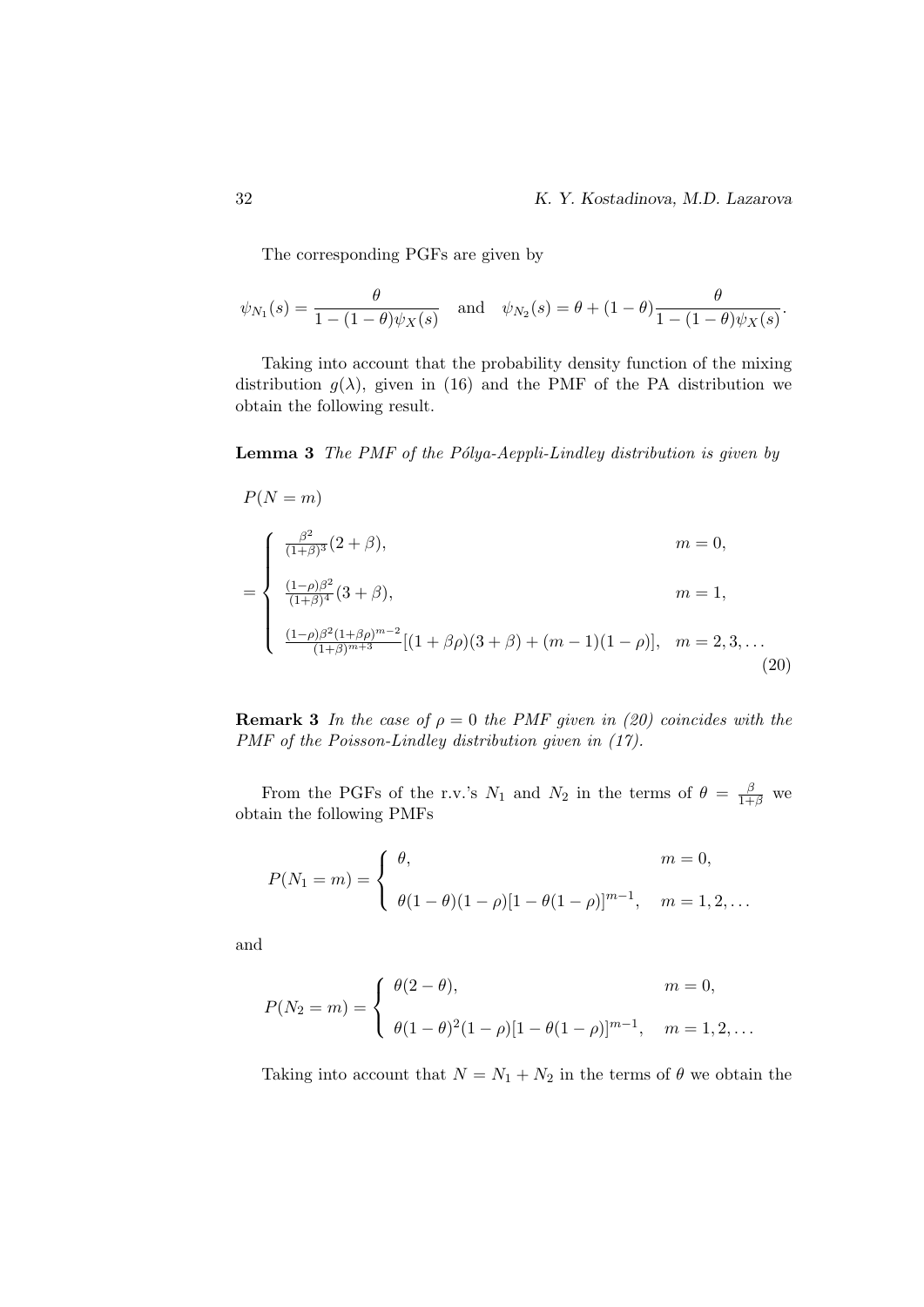following PMF of  $N$ :

$$
P(N = m)
$$
  
= 
$$
\begin{cases} \theta^2(2 - \theta), & m = 0, \\ \theta^2(1 - \theta)(1 - \rho)(3 - 2\theta), & m = 1, \\ \theta^2(1 - \theta)(1 - \rho)[1 - \theta(1 - \rho)]^{m-2} \\ \times [(1 - \theta(1 - \rho))(3 - 2\theta + (m - 1)(1 - \theta)^2(1 - \rho)], & m = 2, 3, ... \end{cases}
$$

Proposition 3 The PMF of the Pólya-Aeppli-Lindley distribution satisfies the following recursion formulas

$$
p_0 = \theta^2 (2 - \theta)
$$
  
\n
$$
(2 - \theta)p_1 = (1 - \rho)(1 - \theta)(3 - 2\theta)p_0,
$$
  
\n
$$
(2 - \theta)2p_2 = [3(2 - \theta).(1 - \theta(1 - \rho))]p_1
$$
  
\n
$$
-(1 - \rho)(1 - \theta)[1 - \theta + (2 - \theta)\rho]p_0,
$$

and for  $m = 3, 4...$ 

$$
(2 - \theta)mp_m
$$
  
= 
$$
[[3 - 4\theta + (3 + \theta)\rho + \theta^2(1 - \rho)](m - 1) + (1 - \rho)(1 - \theta)(3 - 2\theta)]p_{m-1}
$$
  
- 
$$
[[(1 - \theta)^2 + 4\rho(1 - \theta) - (\theta^2 - 3\theta - 1)\rho^2](m - 2)
$$
  
+ 
$$
(1 - \rho)(1 - \theta)[1 - \theta + (2 - \theta)\rho]]p_{m-2}
$$
  
+ 
$$
\rho[(1 - \theta)^2 + \rho(1 - \theta^2 + \theta\rho)](m - 3)p_{m-3}.
$$

**Proof.** The initial value  $p_0$  is obtained upon substituting  $s = 0$  in the PGF  $\psi_N(s)$ , given in formula (19). Differentiation in (19) leads to

$$
[1 - (1 - \theta(1 - \rho))s][2 - \theta - (1 - \theta + \rho)s](1 - \rho s)\psi'(s)
$$
  
=  $(1 - \rho)(1 - \theta)[3 - 2\theta - (\rho + (1 + \rho)(1 - \theta))s]\psi(s),$  (21)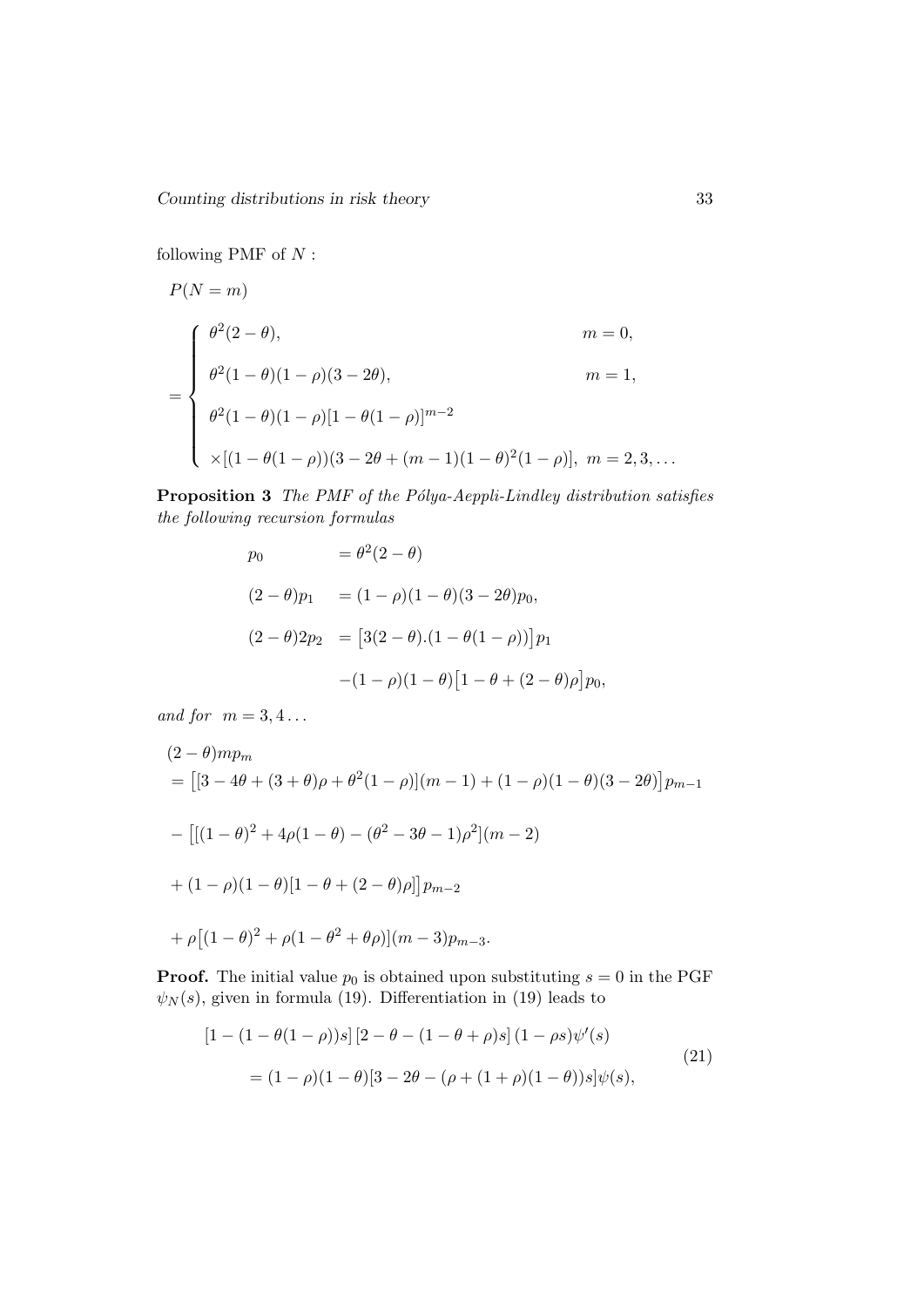where  $\psi(s) = \sum_{i=0}^{\infty} p_i s^i$  and  $\psi'(s) = \sum_{i=0}^{\infty} (i+1)p_{i+1} s^i$ . After substituting  $\psi(s)$  and  $\psi'(s)$  in (21) we obtain

$$
(2 - \theta) \sum_{i=0}^{\infty} (i + 1)p_{i+1}s^{i} - [3 - 4\theta + (3 + \theta)\rho + \theta^{2}(1 - \rho)] \sum_{i=1}^{\infty} ip_{i}s^{i}
$$
  
+ 
$$
[(1 - \theta)^{2} + 4\rho(1 - \theta) - \rho^{2}(\theta^{2} - 3\theta - 1)] \sum_{i=2}^{\infty} (i - 1)p_{i-1}s^{i}
$$
  
-
$$
\rho[(1 - \theta)^{2} + \rho(1 - \theta^{2} + \theta\rho)] \sum_{i=3}^{\infty} (i - 2)p_{i-2}s^{i}
$$
  
= 
$$
(1 - \rho)(1 - \theta)(3 - 2\theta) \sum_{i=0}^{\infty} p_{i}s^{i}
$$
  
- 
$$
(1 - \rho)(1 - \theta)(1 - \theta + (2 - \theta)\rho) \sum_{i=1}^{\infty} p_{i-1}s^{i}.
$$
 (22)

The recursions are obtained by equating the coefficients before  $s^i$  from the both sides of the equality (22) for  $i = 0, 1, 2, \ldots$ 

**Corollary 3** The PMF of the Pólya-Aeppli-Lindley distribution satisfies the following alternative recursions

$$
p_0 = \theta^2 (2 - \theta)
$$
  
\n
$$
(2 - \theta)p_1 = (1 - \rho)(1 - \theta)(3 - 2\theta)p_0,
$$
  
\n
$$
(2 - \theta)2p_2 = [(3 - 2\theta)(1 + (1 - \rho)(1 - \theta)) + \rho + (1 - \rho)(\theta - 2)\theta]p_1
$$
  
\n
$$
-(1 - \rho)^2 (1 - \theta)^2 p_0,
$$
  
\n
$$
(2 - \theta)mp_m = [3 - 2\theta - (1 - \rho)(2 - \theta)\theta + \rho](m - 1)p_{m-1}
$$
  
\n
$$
-(1 - \theta(1 - \rho))(1 - \theta + \rho)(m - 2)p_{m-2}
$$
  
\n
$$
+(1 - \rho)(1 - \theta)(3 - 2\theta) \sum_{j=0}^{m-1} \rho^{m-1-j} p_j
$$
  
\n
$$
-(1 - \rho)(1 - \theta)(1 - \theta + (2 - \theta)\rho) \sum_{j=0}^{m-2} \rho^{m-2-j} p_j, \ m = 3, 4, ...
$$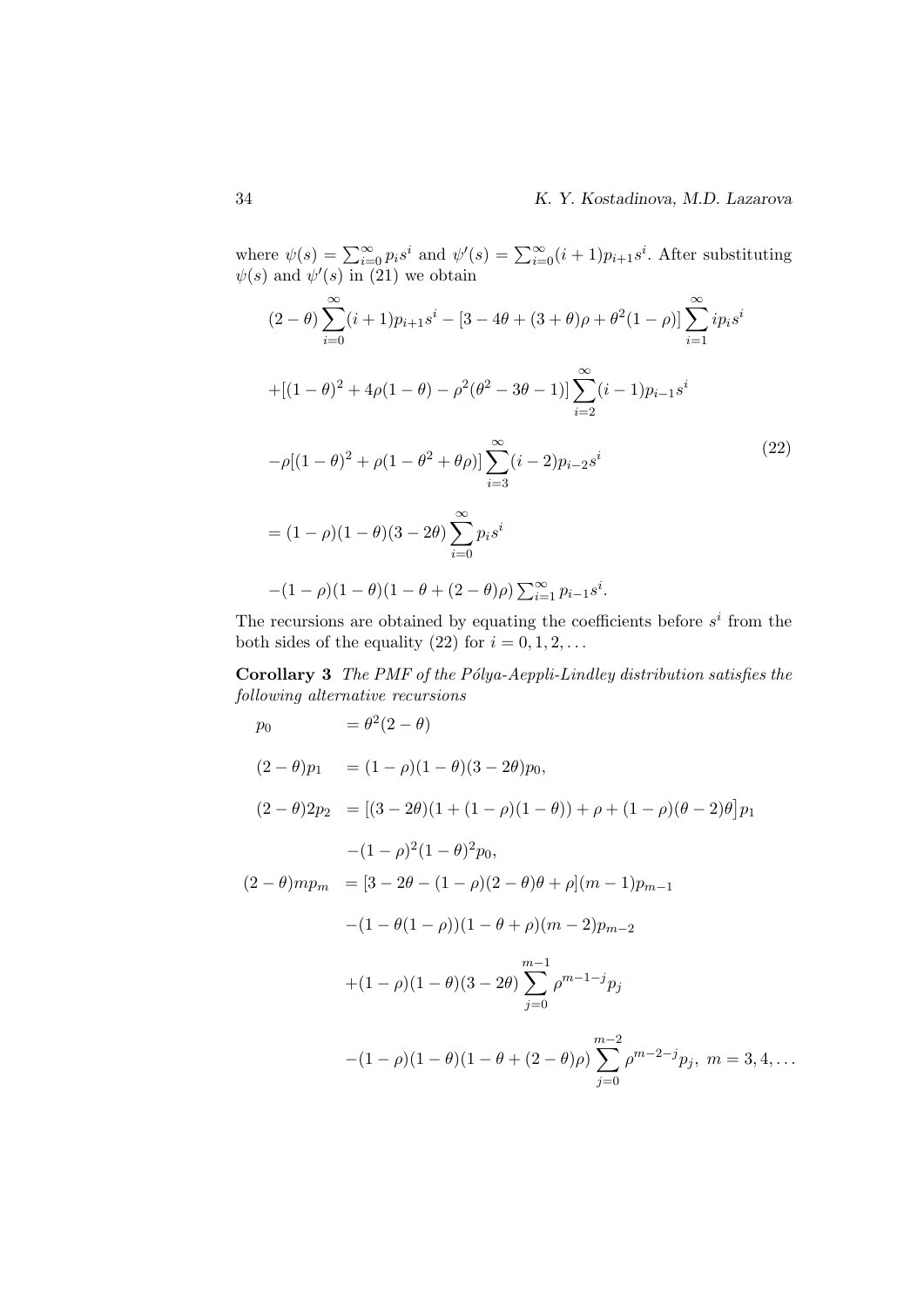Proof. Representing the PGF (21) in the form

$$
\begin{aligned} & \left[ (2 - \theta) - \left[ (1 - \theta + \rho) + (1 - \theta(1 - \rho))(2 - \theta) \right] s \right. \\ & + \left[ (1 - \theta(1 - \rho))(1 - \theta + \rho) \right] s^2 \right] \psi'(s) \\ & = (1 - \rho) \left[ (1 - \theta)(3 - 2\theta) + \left[ (1 - \theta)(1 - \theta + (2 - \theta)\rho) \right] s \right] \sum_{j=0}^{\infty} (\rho s)^j \psi(s) \end{aligned}
$$

and after substituting  $\psi(s) = \sum_{n=0}^{\infty}$  $i=0$  $p_i s^i$  and  $\psi'(s) = \sum_{i=1}^{\infty}$  $i=0$  $(i + 1)p_{i+1}s^i$  in the above equality we obtain

$$
(2 - \theta) \sum_{i=0}^{\infty} (i+1)p_{i+1}s^i = [3 - 2\theta + (1 - \rho)(\theta - 2)\theta + \rho] \sum_{i=1}^{\infty} ip_i s^i
$$
  

$$
-(1 - \theta(1 - \rho))(1 - \theta + \rho) \sum_{i=2}^{\infty} (i-1)p_{i-1}s^i + (1 - \rho)(1 - \theta)(3 - 2\theta)
$$
  

$$
\times \sum_{i=0}^{\infty} \sum_{j=0}^i \rho^{i-j} p_j s^i - (1 - \rho)(1 - \theta)(1 - \theta + (2 - \theta)\rho) \sum_{i=1}^{\infty} \sum_{j=0}^{i-1} \rho^{i-j-1} p_j s^i.
$$
  
(23)

The alternative recursions are obtained by equating the coefficients before  $s^i$  from the both sides of the equality (23) for  $i = 0, 1, 2, ...$ 

## 2.3.2 Moments of Pólya-Aeppli-Lindley distribution

The mean and the variance of the PAL distribution in terms of  $\theta$  are given by

$$
E(N) = \frac{(1 - \theta)(2 - \theta)}{\theta(1 - \rho)} \quad \text{and} \quad Var(N) = \frac{(1 - \theta)[2(1 + \theta\rho) - \theta^2(\theta + \rho)]}{\theta^2(1 - \rho)^2}.
$$

For the Fisher index of dispersion we obtain

$$
FI(N) = \frac{Var(N)}{E(N)} > \frac{1+\rho}{1-\rho},
$$

which shows that the PAL distribution is over-dispersed related to the PA distribution. This means that this distribution is suitable for financial data.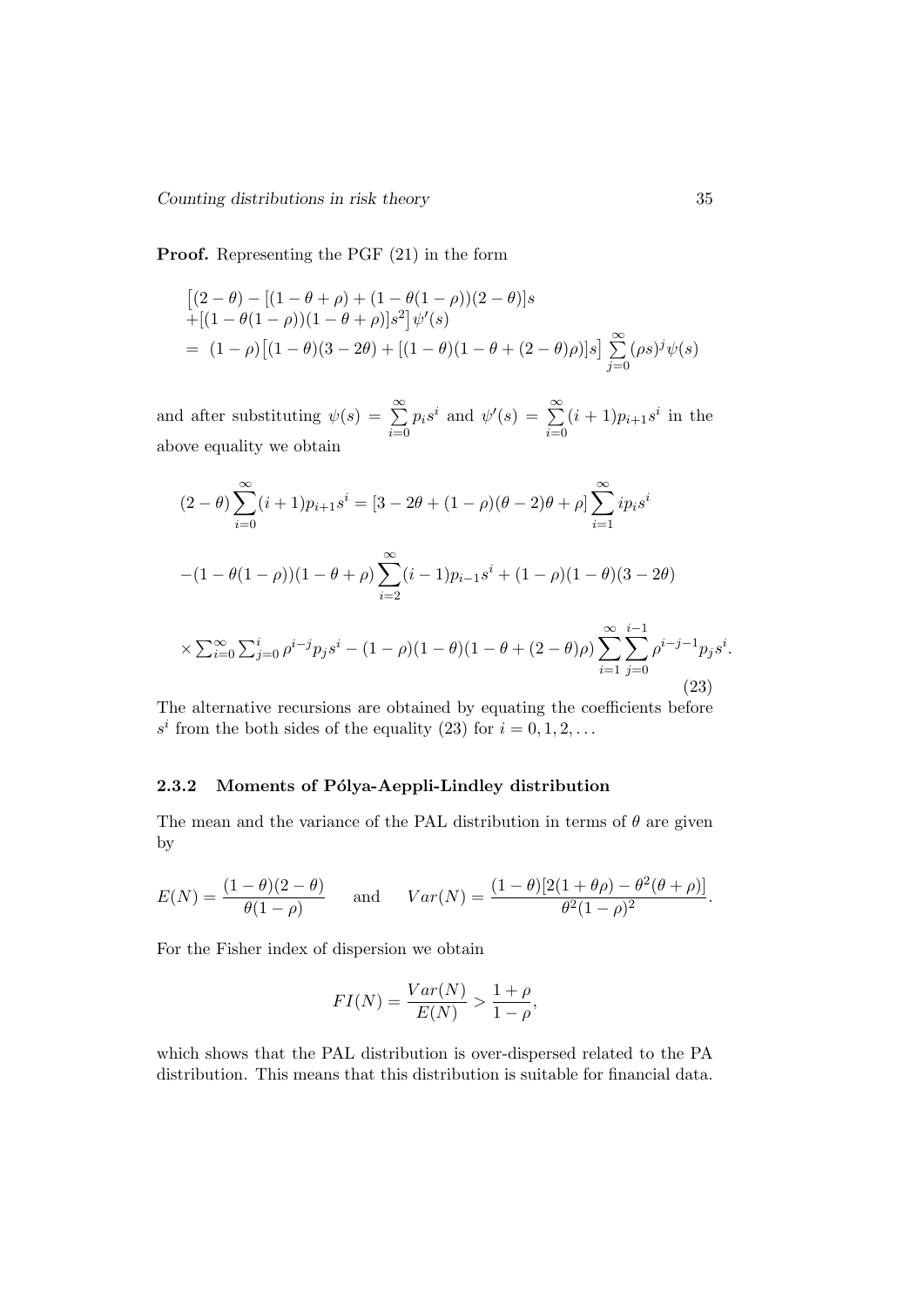### 2.4 Compound Pólya distribution

Let us consider the following random sum

$$
N = X_1 + X_2 + \ldots + X_Z,\tag{24}
$$

where the r.v.'s  $X_i$  are independent and identically distributed (iid) as the r.v. X. The r.v. Z belongs to the family of the Generalized Powers Series Distributions (GPSDs). The binomial, negative binomial, Poisson and logarithmic series distributions belong to this family, see [24]. Compound GPSDs are defined in  $[8]$ , where the compounding r.v. X has a shifted geometric distribution with parameter  $1 - \gamma$ ,  $\gamma \in [0, 1)$ . In this paper, let the r.v. X has a geometric distribution with parameter  $\gamma \in (0,1)$ , denoted by  $X \sim Ge(\gamma)$  and the r.v. Z is independent of the r.v. X.

We suppose that the r.v. Z has a NBD with parameters  $r \in \mathbb{N}$  and  $\theta \in (0, 1)$ . We use the notation  $Z \sim NB(r, \theta)$ . In this case the r.v. N has a compound NBD with compounding geometric distribution.

The PMF and the PGF of X are given by

$$
q_i = P(X = i) = \gamma (1 - \gamma)^i, \quad i = 0, 1, \dots
$$
 (25)

and

$$
\psi_1(s) = \frac{\gamma}{1 - (1 - \gamma)s}, \ |s| < \frac{1}{1 - \gamma}.\tag{26}
$$

The PMF and PGF of Z are given by

$$
P(Z = i) = {r + i - 1 \choose i} (1 - \theta)^r \theta^i, \quad i = 0, 1, ...
$$

and

$$
\psi_Z(s) = \left(\frac{1-\theta}{1-\theta s}\right)^r, \ |s| < \frac{1}{\theta}.
$$

Then the PGF of the r.v.  $N$  is given by

$$
\psi_N(s) = \left(\frac{1-\theta}{1-\theta\psi_1(s)}\right)^r,\tag{27}
$$

where  $\psi_1(s)$  is the PGF of the compounding distribution, given by (26).

**Definition 5** The probability distribution of N, defined by the PGF  $(27)$ and compounding distribution, given by  $(25)$  and  $(26)$  is called a compound Pólya distribution.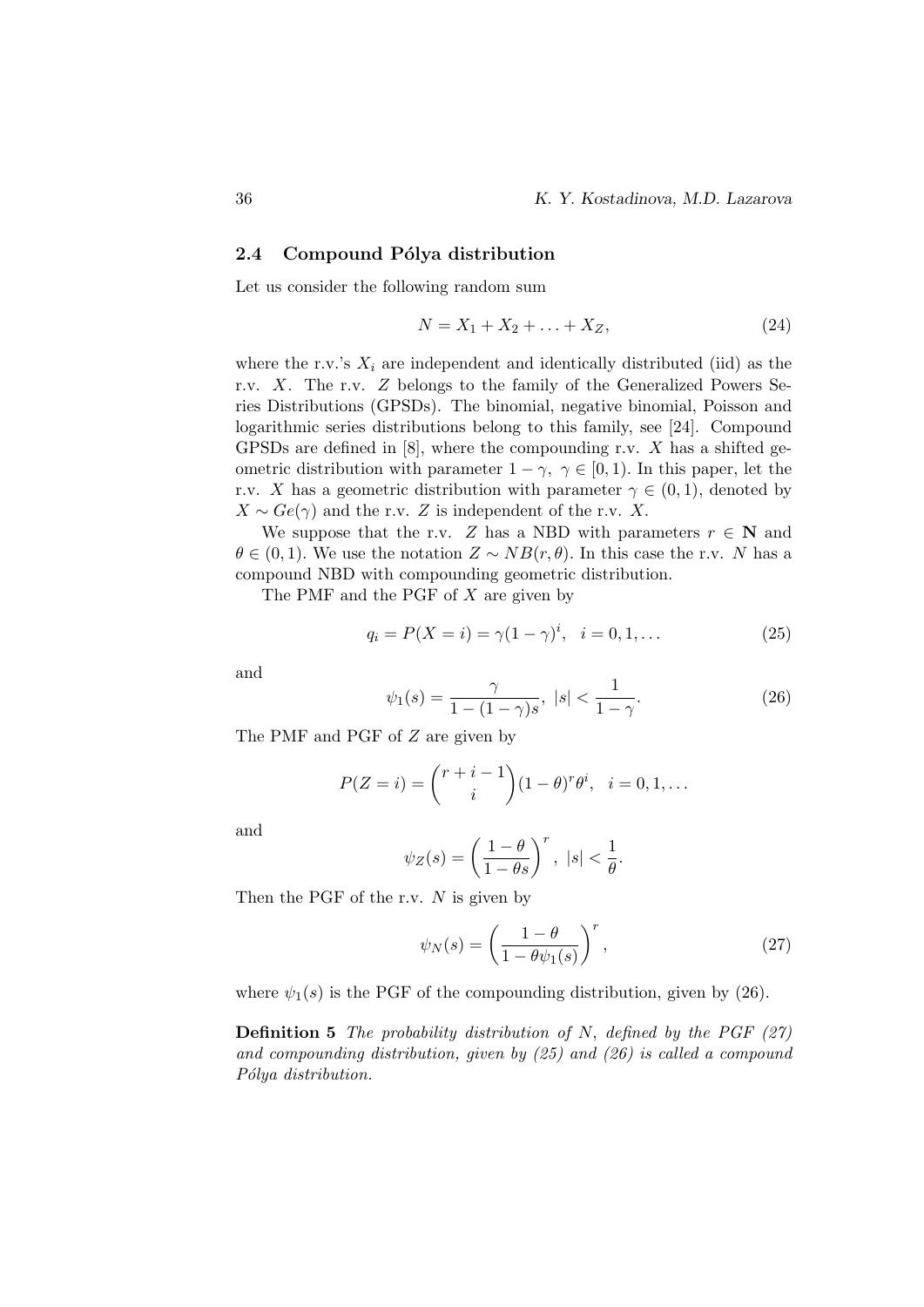## 2.4.1 The Probability Mass Function

The probability function of the r.v.  $N$  is given by the expanding of the PGF  $\psi(s)$  in powers of s. Denote by  $f(i) = P(N = i), i = 0, 1, 2, \ldots$ , the PMF of the r.v. N.

Rewriting the PGF of (27) leads to

$$
\psi(s) = (1 - \theta)^r \sum_{m=0}^{\infty} {r + m - 1 \choose m} \left( \frac{\theta \gamma}{1 - (1 - \gamma)s} \right)^m.
$$
 (28)

Denote by  $\psi^{(i)}(s) = \frac{\partial^{(i)} \psi(s)}{\partial s^i}$  $\frac{\partial \psi(s)}{\partial s^i}$ , for  $i = 0, 1, \ldots$ , the derivatives of  $\psi(s)$ . From (28) we get the following

$$
\psi^{(i)}(s) = (1 - \gamma)^i (1 - \theta)^r \sum_{m=1}^{\infty} {r + m - 1 \choose m} (\theta \gamma)^m \frac{m(m+1) \dots (m+i-1)}{(1 - (1 - \gamma)s)^{m+i}}.
$$

From [7], it is known that

$$
f(i) = \left. \frac{\psi^{(i)}(s)}{i!} \right|_{s=0}.
$$
\n
$$
(29)
$$

**Lemma 4** The PMF of the compound Pólya distribution is given by

$$
f(0) = \left(\frac{1-\theta}{1-\theta\gamma}\right)^r,
$$
  
\n
$$
f(i) = (1-\gamma)^i (1-\theta)^r \sum_{m=1}^{\infty} {r+m-1 \choose m} {m+i-1 \choose i} (\theta \gamma)^m, \quad i = 1, 2, ...
$$

In the next proposition we obtain recursion formulas for the PMF of the defined distribution. This proposition gives an extension of the Panjer recursion formulas (see [23]).

**Proposition 4** The PMF of the compound Pólya distribution satisfies the following recursions

$$
(1 - \theta \gamma) i f(i) = (1 - \gamma) \left[ (i - 1) f(i - 1) + \theta r \sum_{j=0}^{i-1} q_j f(i - j - 1) \right], \ i = 2, 3, \dots
$$
  
and 
$$
f(1) = \frac{1 - \gamma}{1 - \theta \gamma} \theta r q_0 f(0) \text{ with } f(0) = \left( \frac{1 - \theta}{1 - \theta \gamma} \right)^r.
$$
 (30)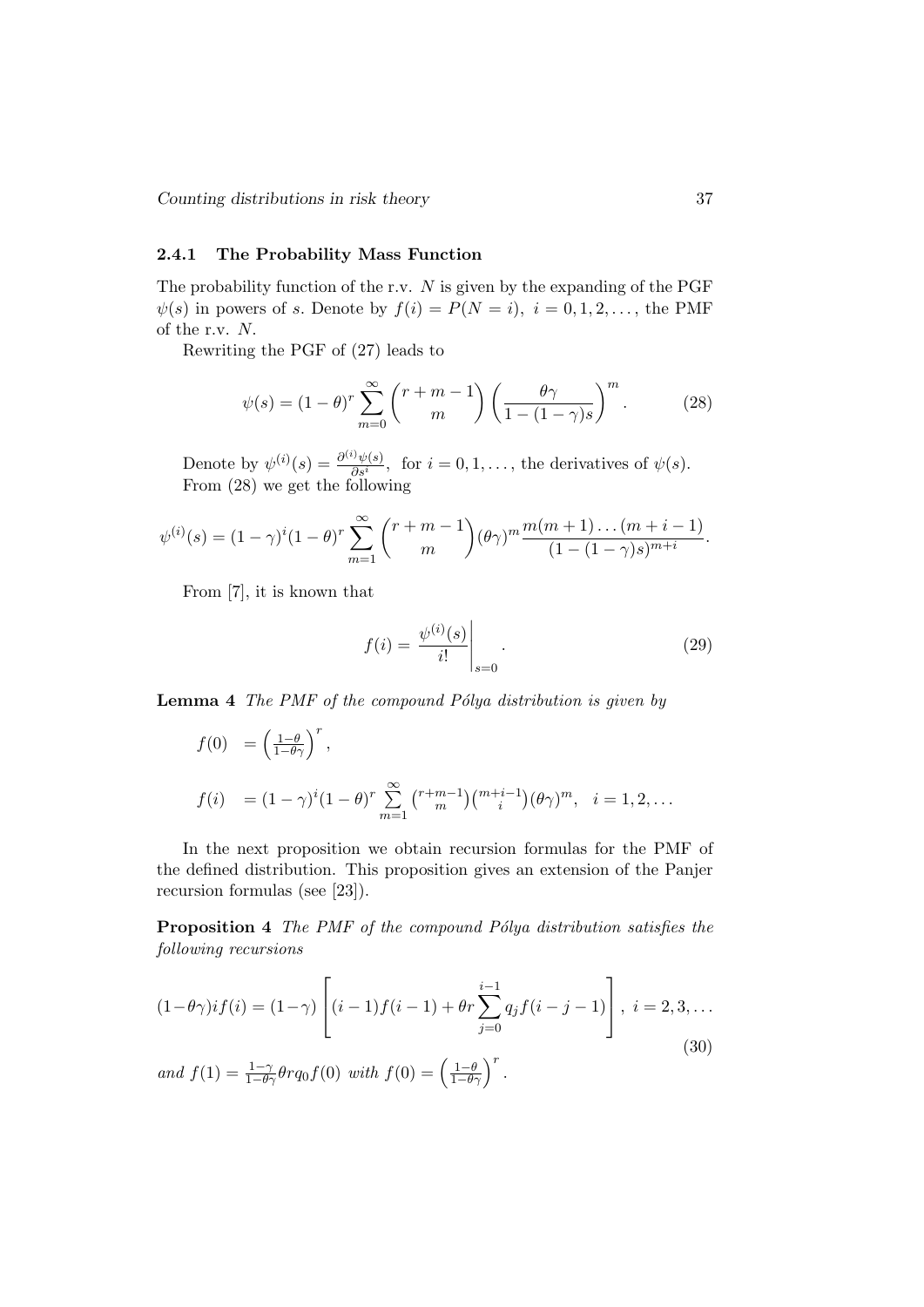Proof. Differentiation in (27) leads to

$$
\psi'(s) = \frac{(1-\gamma)\theta r}{1 - (1-\gamma)s - \theta\gamma}\psi_1(s)\psi(s),\tag{31}
$$

where  $\psi(s) = \sum_{n=0}^{\infty}$  $i=0$  $f(i)s^i, \psi'(s) = \sum_{i=1}^{\infty}$  $i=0$  $(i+1) f(i+1) s^i$ , and  $\psi_1(s) = \sum_{i=1}^{\infty}$  $j=0$  $q_j s^j$ . After substituting  $\psi(s)$ ,  $\psi'(s)$ ,  $\psi_1(s)$ , changing the variable from  $i + j =$  $l \Rightarrow i = l - j$  and after equivalent transformations in (31) yields to

$$
[1 - \theta \gamma] \sum_{i=0}^{\infty} (i+1) f(i+1) s^i = (1 - \gamma) \sum_{i=1}^{\infty} i f(i) s^i + (1 - \gamma) \theta r \sum_{i=0}^{\infty} \left[ \sum_{j=0}^i q_j f(i-j) \right] s^i.
$$

The recursion formulas (30) are obtained by equating the coefficients of  $s^i$  on both sides for fixed  $i = 0, 1, 2, \ldots$ 

Corollary 4 The PMF of the compound Pólya distribution satisfies the recursions

$$
(1 - \theta \gamma) i f(i) = (1 - \gamma)[(i - 1)(2 - \theta \gamma) + r\theta \gamma] f(i - 1) - (1 - \gamma)^2 (i - 2) f(i - 2), i = 2, 3, ...
$$

and  $f(1) = \frac{1-\gamma}{1-\theta\gamma}\theta r\gamma f(0)$  with  $f(0) = \left(\frac{1-\theta}{1-\theta\gamma}\right)^r$ .

Proof. Differentiation in (27) leads to

$$
\psi'(s) = \frac{\theta r}{1 - \theta \psi_1(s)} \psi_1'(s) \psi(s),\tag{32}
$$

where  $\psi(s) = \sum_{n=0}^{\infty}$  $i=0$  $f(i)s^i, \psi'(s) = \sum_{i=1}^{\infty}$  $i=0$  $(i+1) f(i+1) s^i$ , and  $\overline{\phantom{a}}$ 

$$
\psi_1'(s) = \frac{(1 - \gamma)\gamma}{(1 - (1 - \gamma)s)^2}
$$
\n(33)

is the derivative of (26). So, the equation (32) has the form

$$
(1 - \theta \gamma) \sum_{i=0}^{\infty} (i+1)f(i+1)s^i = (2 - \theta \gamma)(1 - \gamma) \sum_{i=1}^{\infty} if(i)s^i
$$

$$
-(1 - \gamma)^2 \sum_{i=2}^{\infty} (i-1)f(i-1)s^i + r\theta \gamma (1 - \gamma) \sum_{i=0}^{\infty} f(i)s^i.
$$

The alternative recursions are obtained by equating the coefficients in front of  $s^i$  on both sides for fixed  $i = 0, 1, 2, \ldots$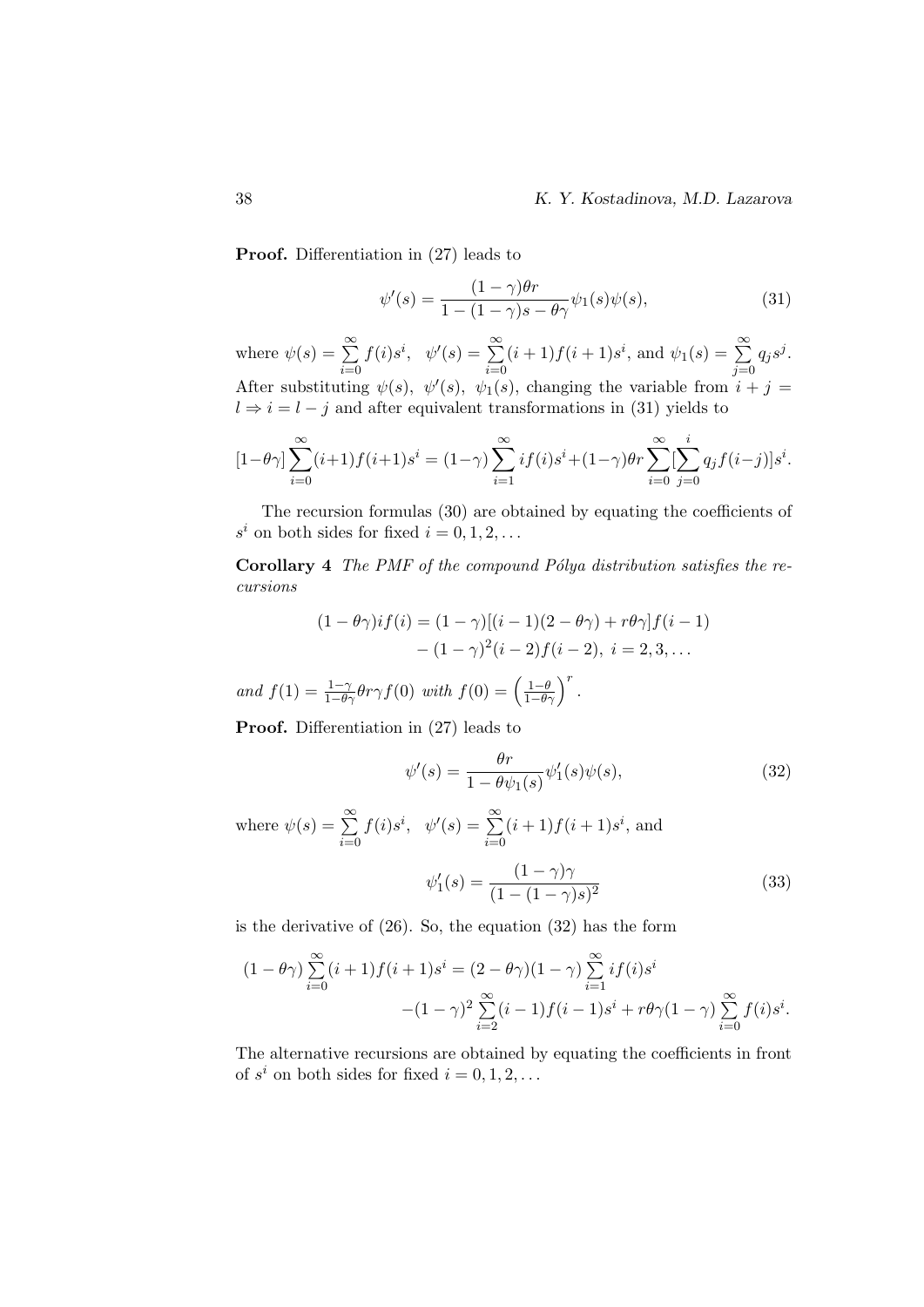## 2.4.2 Moments of compound Pólya distribution

The mean and the variance of the compound Pólya distribution are given by

$$
E(N) = \frac{(1-\gamma)\theta r}{(1-\theta)\gamma} \quad \text{and} \quad Var(N) = \frac{(1-\gamma)((1-\gamma)(2-\theta)+(1-\theta)\gamma)}{((1-\theta)\gamma)^2}\theta r.
$$

For the Fisher index of dispersion we obtain

$$
FI(N) = \frac{Var(N)}{E(N)} = 1 + \frac{(1 - \gamma)(2 - \theta)}{(1 - \theta)\gamma} > 1,
$$

i.e. the compound Pólya distribution is over-dispersed related to the Poisson distribution. This makes the compound Pólya distribution suitable for financial data.

## 2.5 Compound binomial distribution

Let us consider again the random sum  $(24)$ , where the r.v.'s  $X_i$  are iid as the r.v. X and  $X \sim Ge(\gamma)$ . The PMF and the PGF of the r.v. X are given by (25) and (26). The r.v. Z is independent of the r.v.'s  $X_i$ ,  $i = 1, 2, \ldots$  The r.v. Z has a binomial distribution with parameters  $n \in \mathbb{N}$  and  $\theta \in (0,1)$ , with notation  $Z \sim Bi(n, \theta)$ . Then the r.v. N has a compound binomial distribution with compounding r.v. X.

The PMF and PGF of the r.v. Z are given by

$$
P(Z = i) = {n \choose i} \theta^{i} (1 - \theta)^{n - i}, \quad i = 0, 1, ..., n
$$

and

$$
\psi_Z(s) = (1 - \theta + \theta s)^n.
$$

Then the PGF of  $N$  is given by

$$
\psi(s) = \psi_N(s) = (1 - \theta + \theta \psi_1(s))^n, \tag{34}
$$

where  $\psi_1(s)$  is the PGF of the compounding distribution, given in (26).

**Definition 6** The probability distribution of the r.v. N, defined by the PGF  $(34)$  and compounding distribution, given by  $(25)$  and  $(26)$  is called a compound binomial distribution.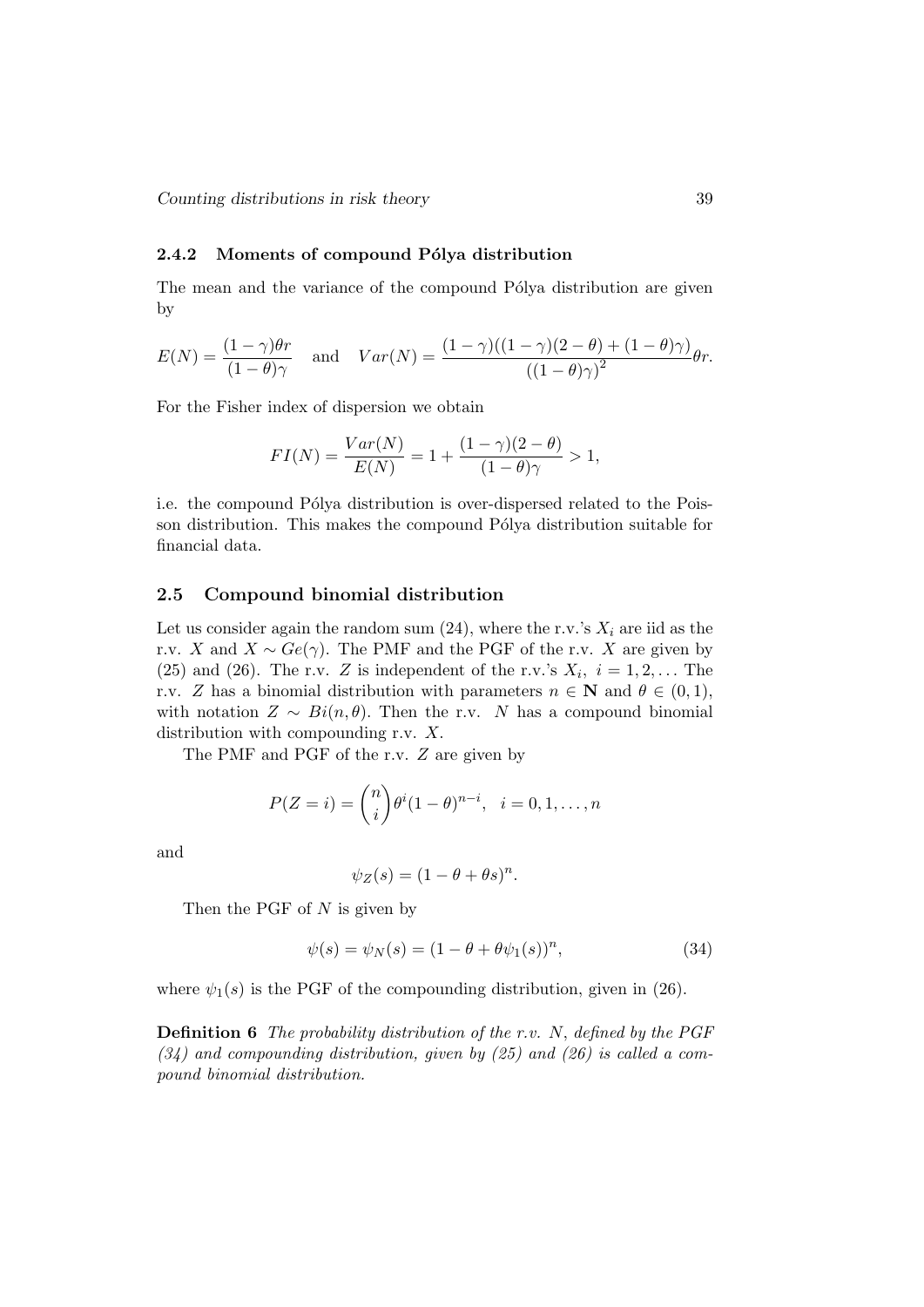## 2.5.1 The Probability Mass Function

Rewriting the PGF in (34) leads to

$$
\psi(s) = \sum_{m=0}^{n} {n \choose m} \left( \frac{\theta \gamma}{1 - (1 - \gamma)s} \right)^m (1 - \theta)^{n - m}.
$$
 (35)

From (35) follows

$$
\psi^{(i)}(s) = (1 - \gamma)^i \sum_{m=1}^n {n \choose m} \frac{m(m+1) \dots (m+i-1)}{(1 - (1 - \gamma)s)^{m+i}} (\theta \gamma)^m (1 - \theta)^{n-m}.
$$

Using (29) is obtained the following Lemma.

Lemma 5 The PMF of the compound binomial distribution is given by

 $f(0) = (1 - \theta + \theta \gamma)^n,$ 

$$
f(i) = (1 - \gamma)^i \sum_{m=1}^n {n \choose m} {m + i - 1 \choose i} (\theta \gamma)^m (1 - \theta)^{n - m}, \quad i = 1, 2, ...
$$

In the next proposition are given an extension of the Panjer recursion formulas (see [23]).

Proposition 5 The PMF of the compound binomial distribution satisfies the following recursion formulas

$$
(1 - \theta + \theta \gamma) i f(i)
$$
  
=  $(1 - \gamma) \left[ (1 - \theta)(i - 1) f(i - 1) + n\theta \sum_{j=0}^{i-1} q_j f(i - j - 1) \right], i = 2, 3, ...$   
(36)

and  $f(1) = \frac{n\theta(1-\gamma)}{1-\theta+\theta\gamma} q_0 f(0)$  with  $f(0) = (1-\theta+\theta\gamma)^n$ .

Proof. Differentiation in (34) leads to

$$
\psi'(s) = \frac{n\theta(1-\gamma)}{(1-\theta)(1-(1-\gamma)s)+\theta\gamma}\psi_1(s)\psi(s),\tag{37}
$$

where  $\psi(s) = \sum_{n=1}^{\infty}$  $i=0$  $f(i)s^i$ ,  $\psi'(s) = \sum_{i=1}^n$  $i=0$  $(i+1) f(i+1) s^i$ , and  $\psi_1(s) = \sum_{i=1}^{\infty}$  $j=0$  $q_j s^j$ . After substituting  $\psi(s)$ ,  $\psi'(s)$ ,  $\psi_1(s)$ , changing the variable from  $i + j =$  $l \Rightarrow i = l - j$  and after equivalent transformations in (37) yields to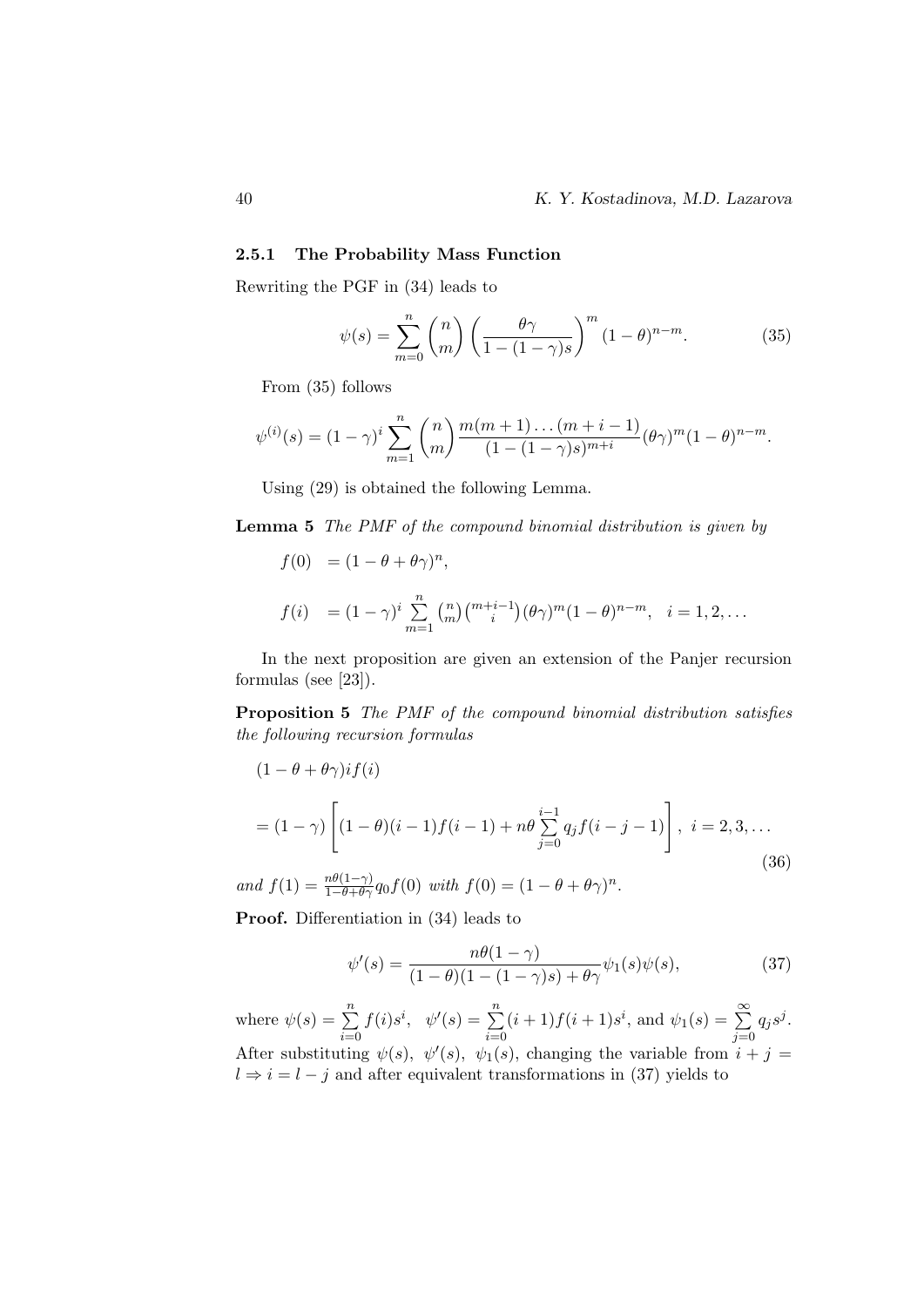$$
[1 - \theta + \theta \gamma] \sum_{i=0}^{n} (i+1)f(i+1)s^{i} = (1 - \theta)(1 - \gamma) \sum_{i=1}^{n+1} if(i)s^{i}
$$

$$
+ n\theta(1 - \gamma) \left[ \sum_{i=0}^{n} \sum_{j=0}^{i} q_{j}f(i-j) + \sum_{i=n}^{\infty} \sum_{j=i-n}^{i} q_{j}f(i-j) \right] s^{i}.
$$

The recursions (36) are obtained by equating the coefficients of  $s^i$  in front of the both sides of the previous equation for fixed  $i = 0, 1, 2, \ldots$ 

Corollary 5 The PMF of the compound binomial distribution satisfies the recursions

$$
(1 - \theta + \theta \gamma)if(i) = (1 - \gamma) [(i - 1)(2 - 2\theta + \theta \gamma) + n\theta \gamma] f(i - 1)
$$

$$
-(1 - \gamma)^2 (1 - \theta)(i - 2) f(i - 2), i = 2, 3, ...
$$

and  $f(1) = \frac{n\theta\gamma(1-\gamma)}{1-\theta+\theta\gamma}f(0)$  with  $f(0) = (1-\theta+\theta\gamma)^n$ .

Proof. Differentiation in (34) leads to

$$
\psi'(s) = \frac{n\theta}{1 - \theta + \theta \psi_1(s)} \psi_1'(s) \psi(s),\tag{38}
$$

where  $\psi(s) = \sum_{n=1}^{\infty}$  $i=0$  $f(i)s^i, \psi'(s) = \sum_{i=1}^n$  $i=0$  $(i+1)f(i+1)s^i$ , and  $\psi'_1(s)$  is given by (33). So, the equation (38) has the form

$$
(1 - \theta + \theta \gamma) \sum_{i=0}^{n} (i+1)f(i+1)s^{i} = (2 - 2\theta + \theta \gamma)(1 - \gamma) \sum_{i=1}^{n+1} if(i)s^{i}
$$

$$
-(1 - \gamma)^{2}(1 - \theta) \sum_{i=2}^{n+2} (i-1)f(i-1)s^{i} + n\theta \gamma(1 - \gamma) \sum_{i=0}^{n} f(i)s^{i}.
$$

The recursions are obtained by equating the coefficients of  $s^i$  on both sides for fixed  $i = 0, 1, 2, \ldots$ 

## 2.5.2 Moments of compound binomial distribution

The mean and the variance of the compound binomial distribution are given by

$$
E(N) = \frac{n\theta(1-\gamma)}{\gamma} \quad \text{and} \quad Var(N) = \frac{(1-\gamma)((1-\gamma)(2-\theta)+\gamma)}{\gamma^2}n\theta.
$$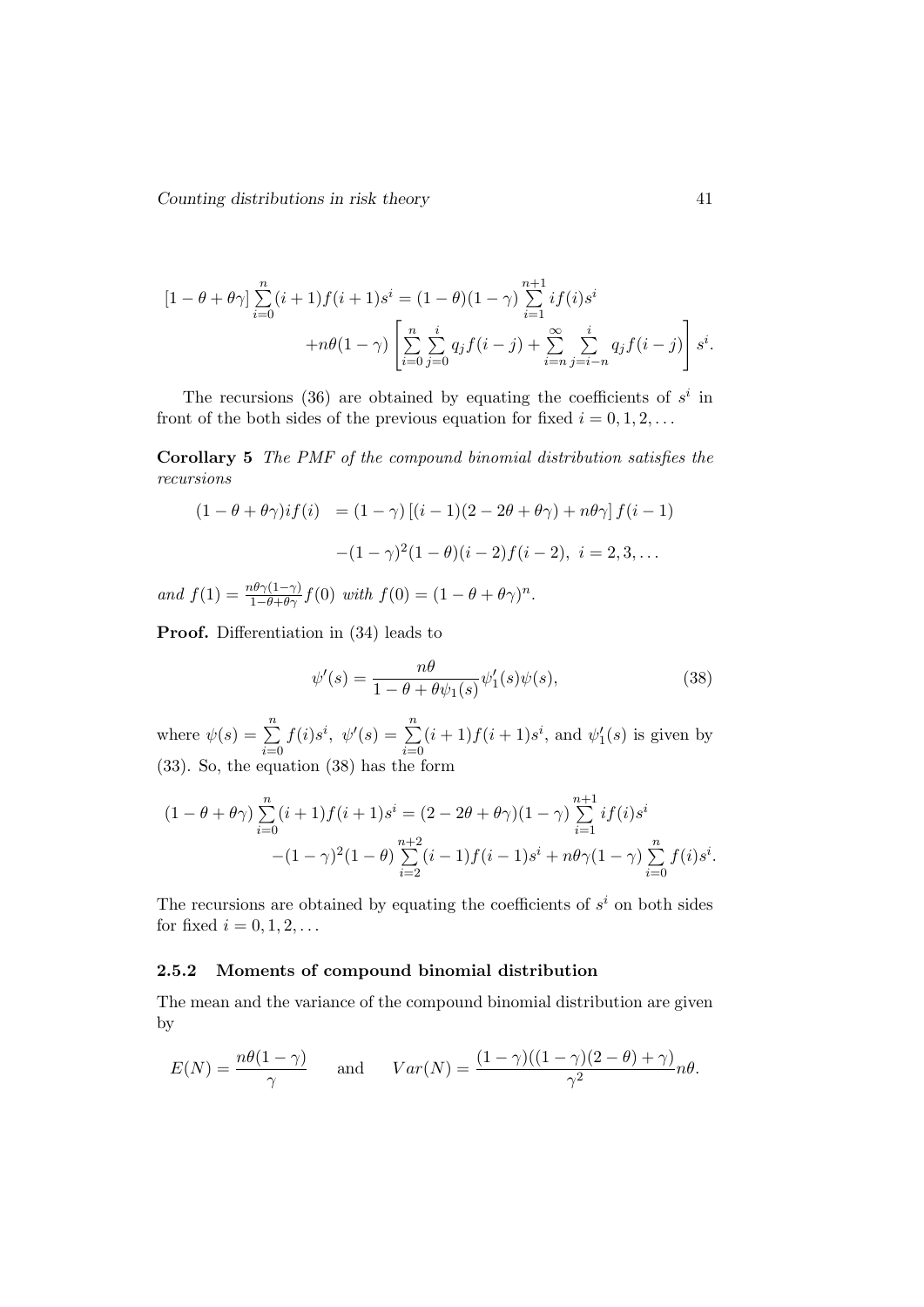For the Fisher index of dispersion we obtain

$$
FI(N) = \frac{Var(N)}{E(N)} = 1 + \frac{(1 - \gamma)(2 - \theta)}{\gamma} > 1,
$$

i.e. the compound binomial distribution is over-dispersed related to the Poisson distribution. This makes the compound binomial distribution suitable for financial data.

# 3 Concluding remarks

In this paper we introduced five essential counting distributions with their applications in risk theory as corresponding distributions of counting processes in risk models. The probability generating functions, the probability mass functions, moments, recursion formulas and alternative recursion formulas are obtained. Some nice properties of these distributions are derived.

## Acknowledgments.

The first author is supported by grant RD-08-93/2019 of Shumen University, Bulgaria. The second author is supported by project "Stochastic and simulation models in the field of medicine, social sciences and dynamic systems" founded by the National Science Fund of Ministry of Education and Science (Contract No DN 12/11/20 Dec. 2017).

## References

- [1] F. Anscombe. Sampling theory of the negative binomial and logarithmic series distributions. Biometrika. 37:358-382, 1950.
- [2] S. Chukova, L.D. Minkova. Characterization of the Pólya Aeppli process. Stochastic Analysis and Applications. 31:590-599, 2013.
- [3] D.A. Evans. Experimental evidence concerning contagious distributions in ecology. Biometrika. 40:186-211, 1953.
- [4] R.A. Fisher. The effect of methods of ascertainment upon the estimation of frequencies. Annals of Eugenics. 6:13-25, 1934.
- [5] J. Grandell. Mixed Poisson Processes. Chapman & Hall, London, 1997.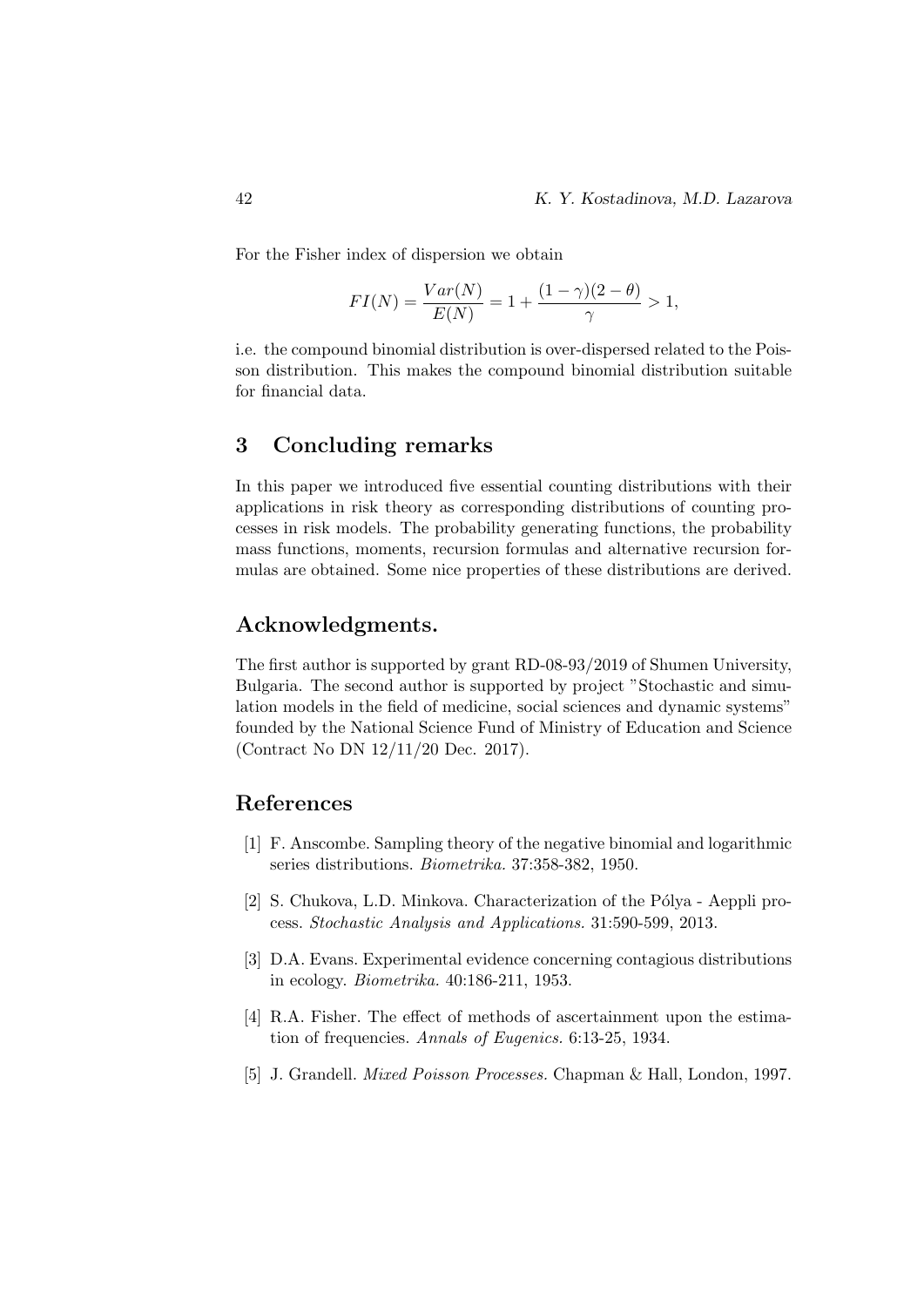- [6] J. Gurland, E. Chen, F. Hernandez. A new discrete distribution involving Laguerre polinomials. Communications in Statistics - Theory and Methods. 12(17):1987-2004, 1983.
- [7] N.L. Johnson, A.W. Kemp, S. Kotz. Univariate Discrete Distributions. John Wiley & Sons, Hoboken, New Jersey, 2005.
- [8] N. Kolev, L. Minkova, P. Neytchev. Inflated-Parameter Family of Generalized Power Series Distributions and Their Application in Analysis of Overdispersed Insurance Data. ARCH Research Clearing House. 2:295- 320, 2000.
- [9] K.Y. Kostadinova. On the compound Pólya distribution.  $MATLEX$ 2016. 1:51-58, 2016.
- [10] K.Y. Kostadinova. On the compound binomial distribution. MATTEX 2018. 1:113-120, 2018.
- [11] M.D. Lazarova, L.D. Minkova. I-Delaporte process and Applications. Mathematics and Computers in Simulation. 133:135-141, 2017.
- [12] M.D. Lazarova, L.D. Minkova. Non-central Pólya-Aeppli distribution. 44-th International Conference on Applications of Mathematics in Engineering and Economics (AMEE'2018), AIP Conference Proceedings. 2048:020022-1–020022-5, 2018.
- [13] M.D. Lazarova, L.D. Minkova. Noncentral Pólya Aeppli process and Applications. Doctoral Conference in Mathematics and Informatics (MIDOC 2015) Proceedings, Sofia, 80-87, 2016.
- [14] M. Lazarova, L. Minkova. On the I-Delaporte distribution. National scientific conference "An application of mathematics, statistics and information technologies for modeling of economic and business processes", UNSS, 16-22, 2016.
- [15] M.D. Lazarova, L.D. Minkova. Pólya-Aeppli-Lindley distribution. MATTEX 2016. 1:81-86, 2016.
- [16] D.V. Lindley. Fiducial distributions and Bayes' theorem. Journal of the Royal Statistical Society. 20:102-107, 1958.
- [17] L.D. Minkova. A family of compound discrete distributions. Compt. Randue Bulg. Acad. Sci. 54:11-14, 2001.